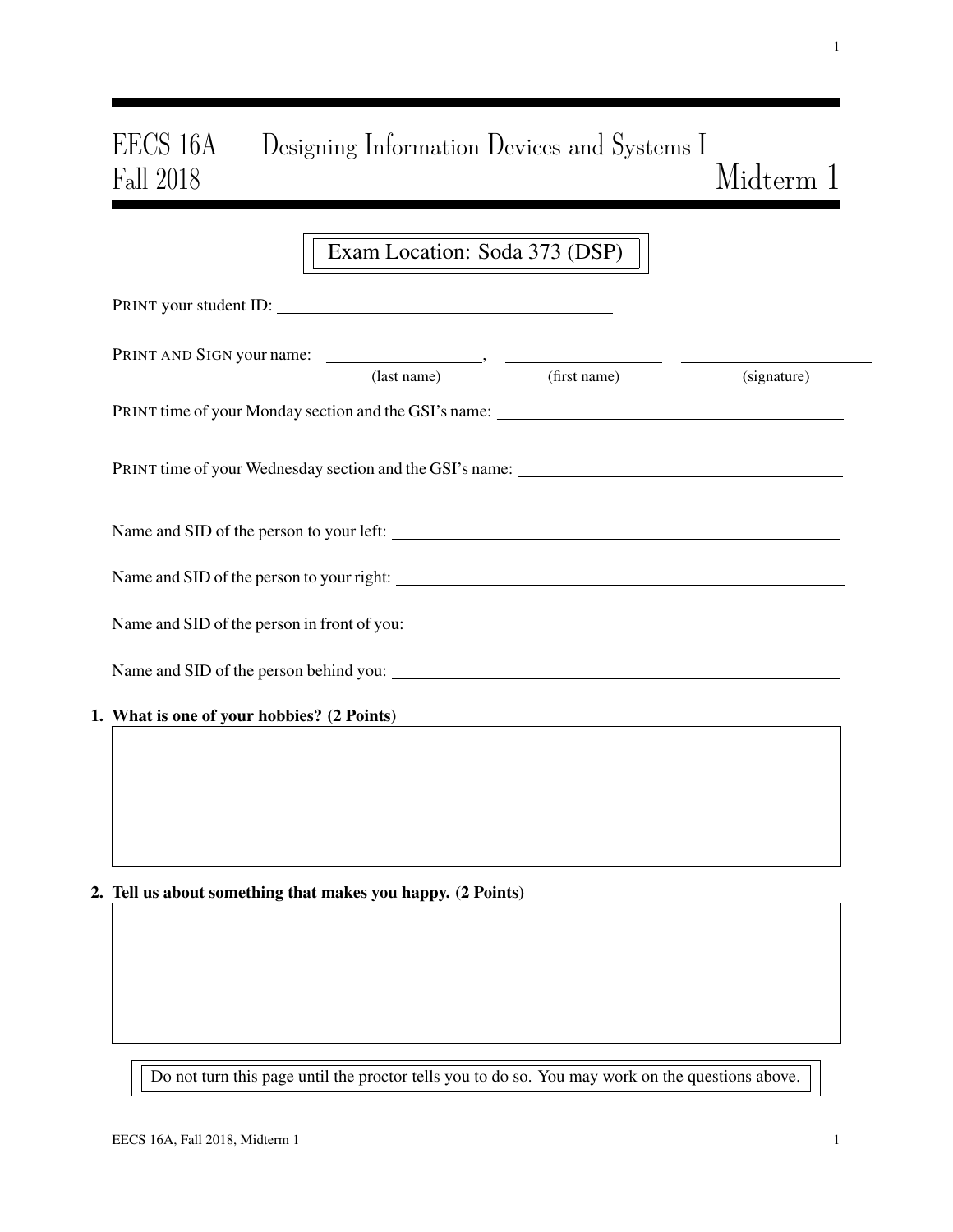Extra page for scratchwork. Work on this page will NOT be graded.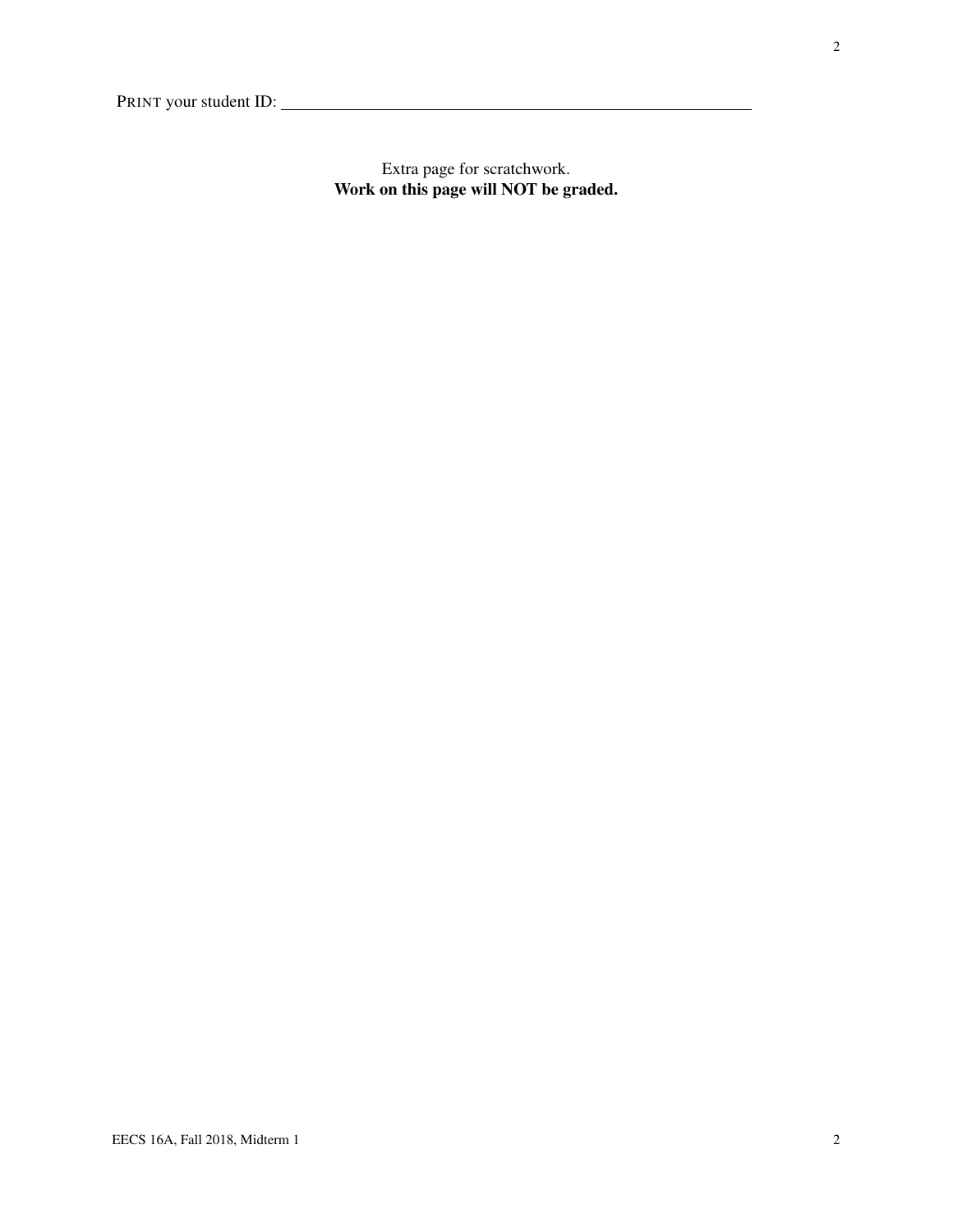## 3. Pizza and Pirates! (18 points)

<span id="page-2-0"></span>You are stuck on a deserted island and you need to find food everyday! From science class, you know that each day you need to eat:

| Table 3.1: Daily doses     |     |  |  |
|----------------------------|-----|--|--|
| Food [grams]<br>Daily dose |     |  |  |
| Fat                        | 4g  |  |  |
| Carbs                      | 2g  |  |  |
| Protein                    | 14g |  |  |
| <b>Vitamins</b>            | 6g  |  |  |

<span id="page-2-1"></span>Thankfully, you find a pirate camp on the the island and they have 4 kinds of food; eggs, pineapple pizza, bananas, and carrots. Once again, you thank your science teacher, and remember that you know the composition of each of these foods:

|  |  | Table 3.2: Food composition |
|--|--|-----------------------------|
|--|--|-----------------------------|

| Food [grams] | egg | 1 slice of pineapple pizza | 1 banana | 1 carrot |
|--------------|-----|----------------------------|----------|----------|
| Fat          | ıg  |                            | Jg       | Ug       |
| Carbs        | 0g  | 2g                         | ıg       | 0g       |
| Protein      | 3g  | 3g                         | 1g       | Оg       |
| Vitamins     | ιg  | Jø                         | 10       | 1 g      |

In order to get enough food, you decide to steal some from the pirates. But, since it is so dangerous to steal food, you want to take *exactly* what you need, no more no less. Each day, you must decide how how much food to steal; number of eggs,  $x_e$ , number of pineapple pizza slices,  $x_p$ , number of bananas,  $x_b$ , and number of carrots, *xc*.

(a) (2 points) How many unknowns are there in this problem?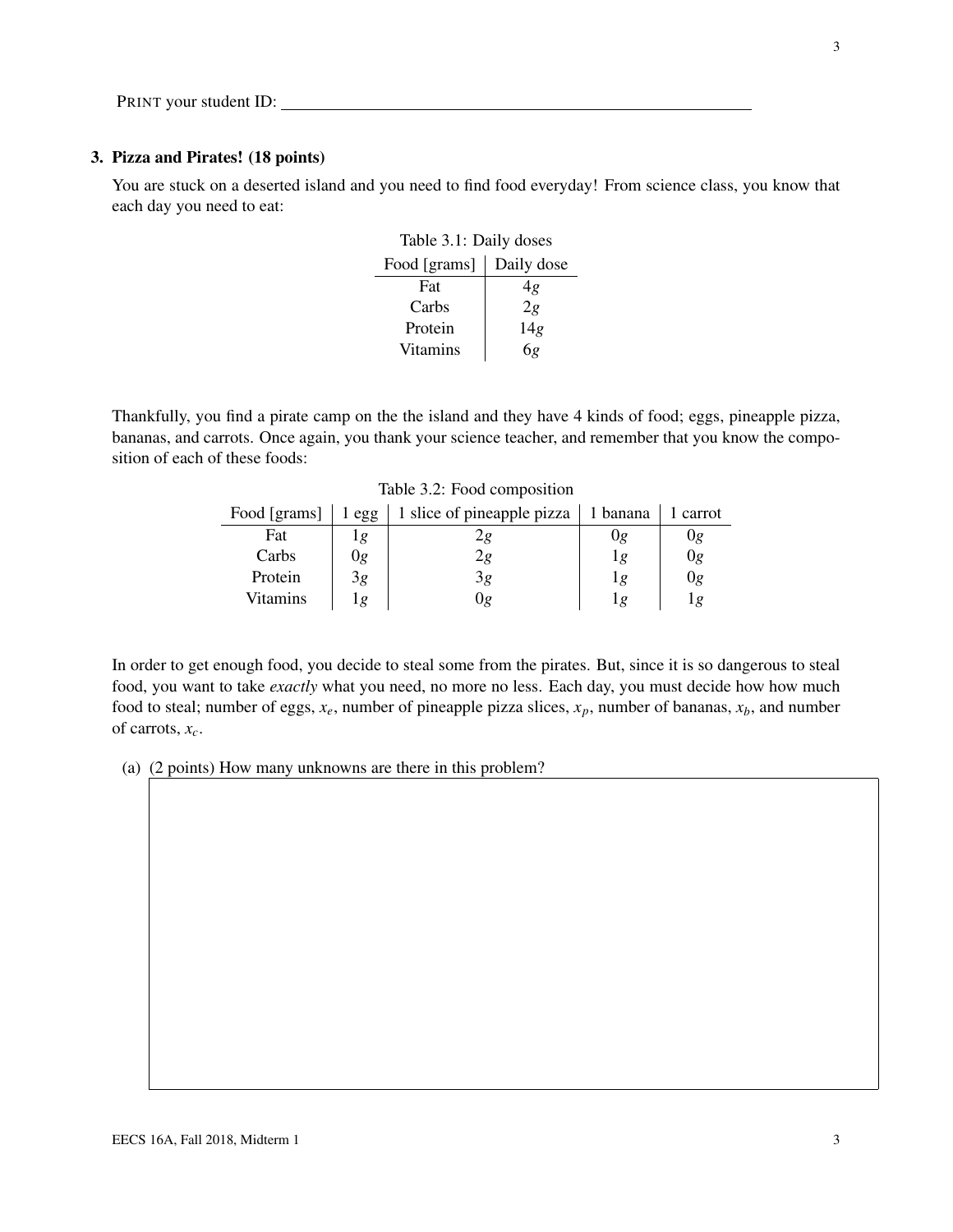(b) (6 points) Using Tables [3.1](#page-2-0) and [3.2,](#page-2-1) write the equation for your daily dose of food groups in the form  $A\vec{x} = \vec{y}$  where  $\vec{x} = [x_e, x_p, x_b, x_c]^T$ . Clearly define A and  $\vec{y}$  in your solution.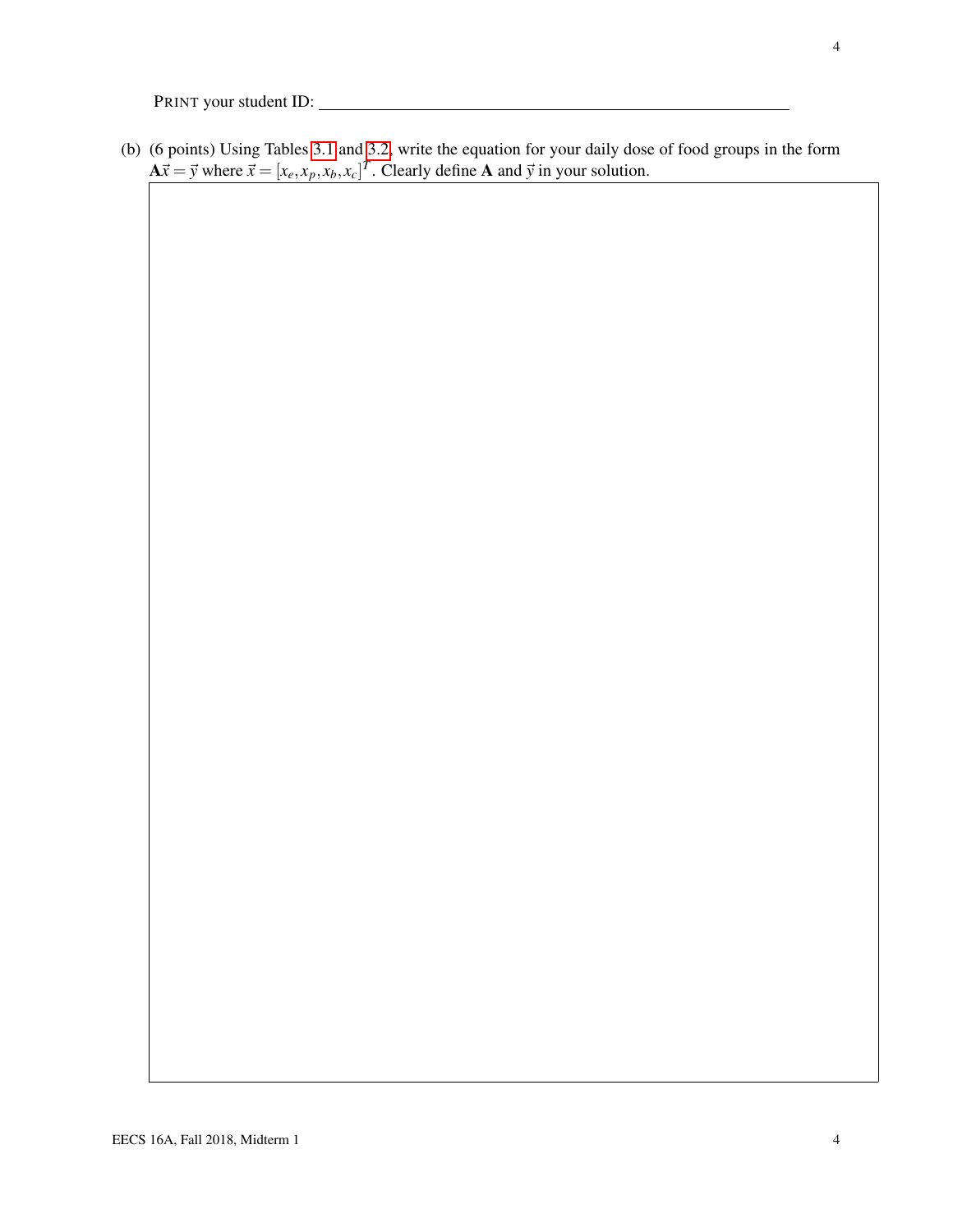(c) (10 points) Now let **A** and  $\vec{y}$  be:

<span id="page-4-0"></span>
$$
\mathbf{A} = \begin{bmatrix} 1 & 2 & 0 & 0 \\ 0 & 2 & 0 & 0 \\ 2 & 4 & 1 & 1 \\ 0 & 0 & 1 & 1 \end{bmatrix}, \text{ and } \vec{y} = \begin{bmatrix} 4 \\ 2 \\ 14 \\ 6 \end{bmatrix},
$$
 (1)

where  $\vec{y}$  is the daily dose of each food group needed.

Using the values from Equation [\(1\)](#page-4-0), find the solution or the set of solutions for how much of each type of food you need to steal everyday, i.e. solve for  $\vec{x}$  in  $A\vec{x} = \vec{y}$ .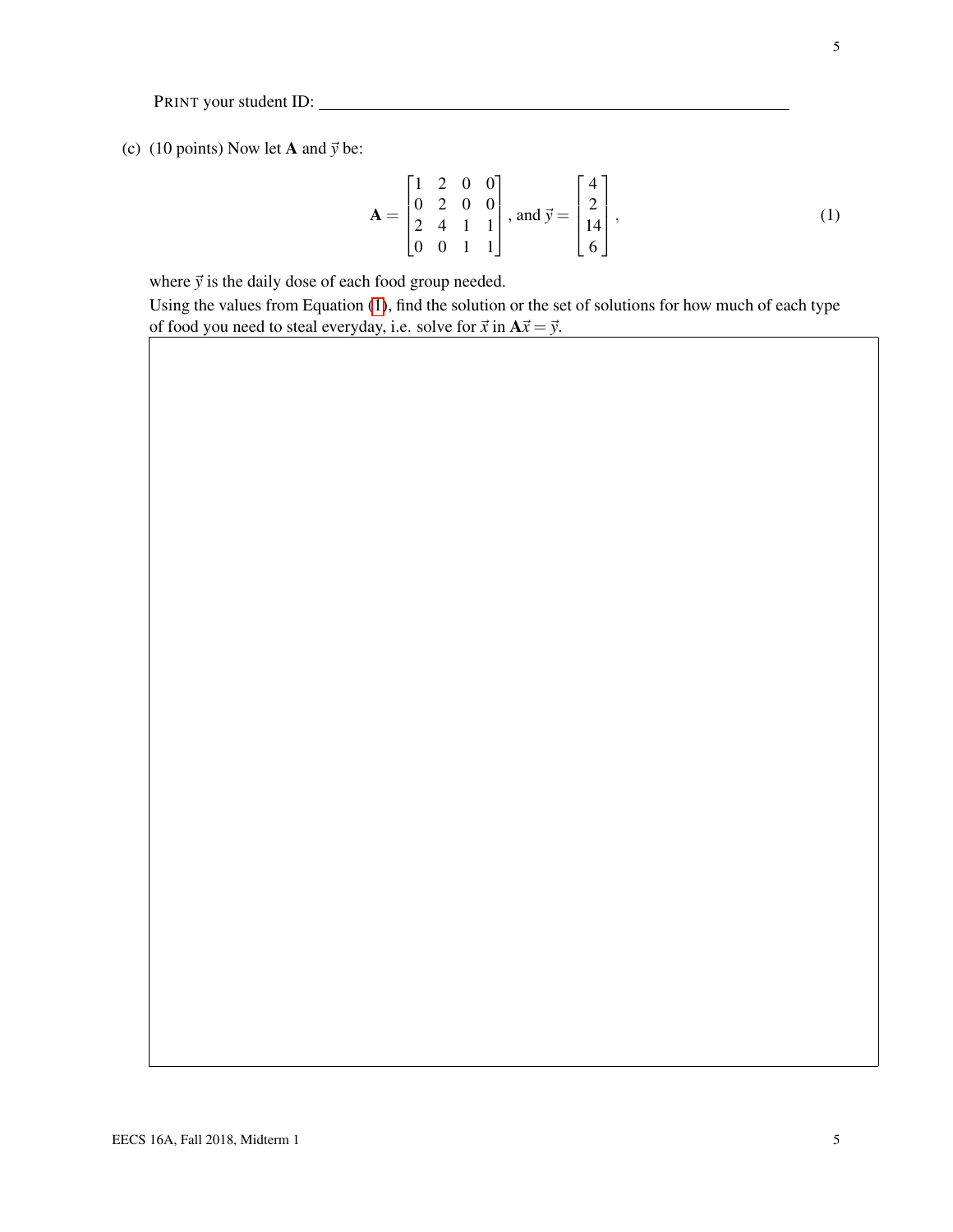## 4. Trouble in Telecomm (24 points)

Fred  $(x_0)$ , Tina  $(x_1)$ , and Will  $(x_2)$  each are sending messages (where each message  $x_0, x_1, x_2$  is a real number) at the same time to Alec, Kristin, and Colin respectively.



To achieve this, the phone company will transmit  $\vec{y}$ , which is a vector of linear combinations of  $x_0, x_1, x_2$ . Specifically,

$$
\vec{y} = \mathbf{V}\vec{x} = \begin{bmatrix} | & | & | \\ \vec{c}_0 & \vec{c}_1 & \vec{c}_2 \\ | & | & | & | \end{bmatrix} \begin{bmatrix} x_0 \\ x_1 \\ x_2 \end{bmatrix} . \tag{2}
$$

V is the encoding matrix.

On the receiver side, Alec, Kristin and Colin need to recover  $x_0$ ,  $x_1$ ,  $x_2$  respectively from  $\vec{y}$ . You are helping the phone company evaluate different choices for the columns  $\vec{c}_0$ ,  $\vec{c}_1$  and  $\vec{c}_2$  of matrix **V**:

$$
\mathbf{V_0} = \begin{bmatrix} | & | & | \\ \vec{c}_0 & \vec{c}_1 & \vec{c}_2 \\ | & | & | & | \\ \vec{c}_0 & \vec{c}_1 & \vec{c}_2 \end{bmatrix} = \begin{bmatrix} 1 & 0 & 2 \\ 2 & 3 & 10 \\ 0 & 2 & 4 \end{bmatrix}
$$

$$
\mathbf{V_1} = \begin{bmatrix} | & | & | \\ \vec{c}_0 & \vec{c}_1 & \vec{c}_2 \\ | & | & | & | \end{bmatrix} = \begin{bmatrix} 0 & 1 & 1 \\ 1 & 0 & 1 \\ 1 & 1 & 0 \end{bmatrix}
$$
(3)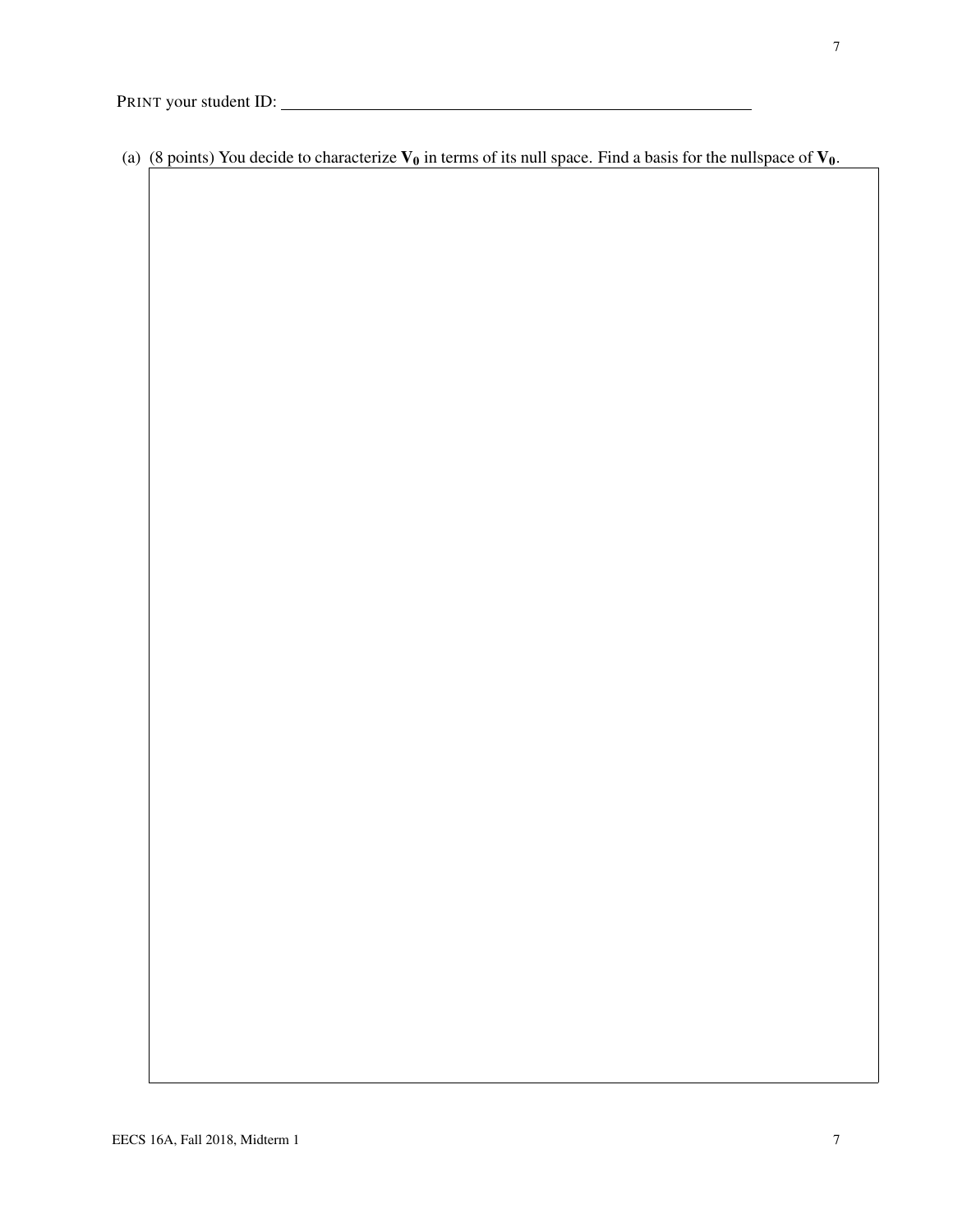(b) (8 points) If the matrix  $V_0 =$  $\sqrt{ }$  $\overline{1}$ 1 0 2 2 3 10 0 2 4 1 is invertible, find its inverse. If it is not invertible, why not? Given this, is  $V_0$  a good encoding matrix to use? Justify your answer.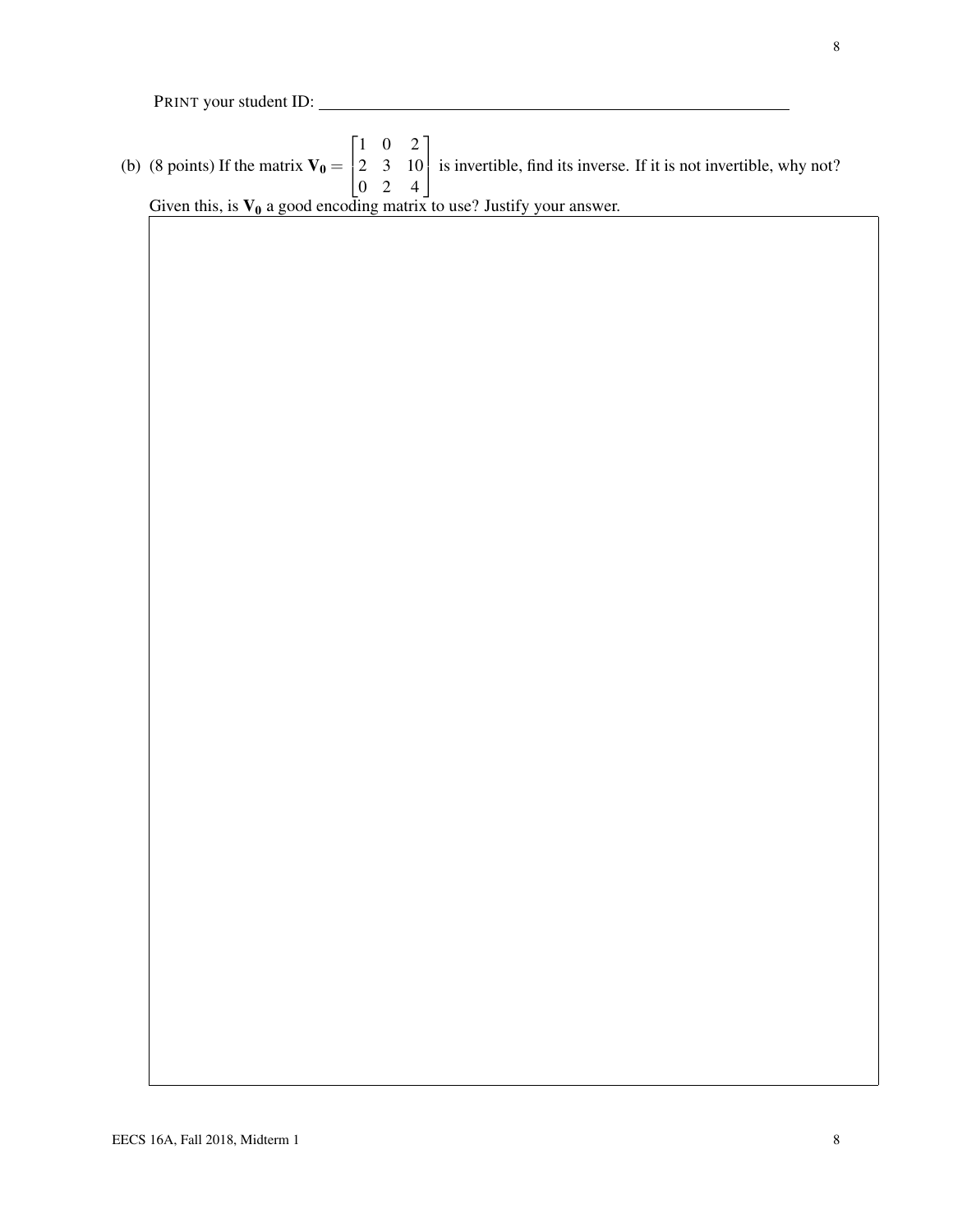(c) (8 points) If the matrix  $V_1 =$  $\sqrt{ }$  $\overline{1}$ 0 1 1 1 0 1 1 1 0 1 is invertible, find its inverse. If it is not invertible, why not? Given this, is  $V_1$  a good encoding matrix to use? Justify your answer.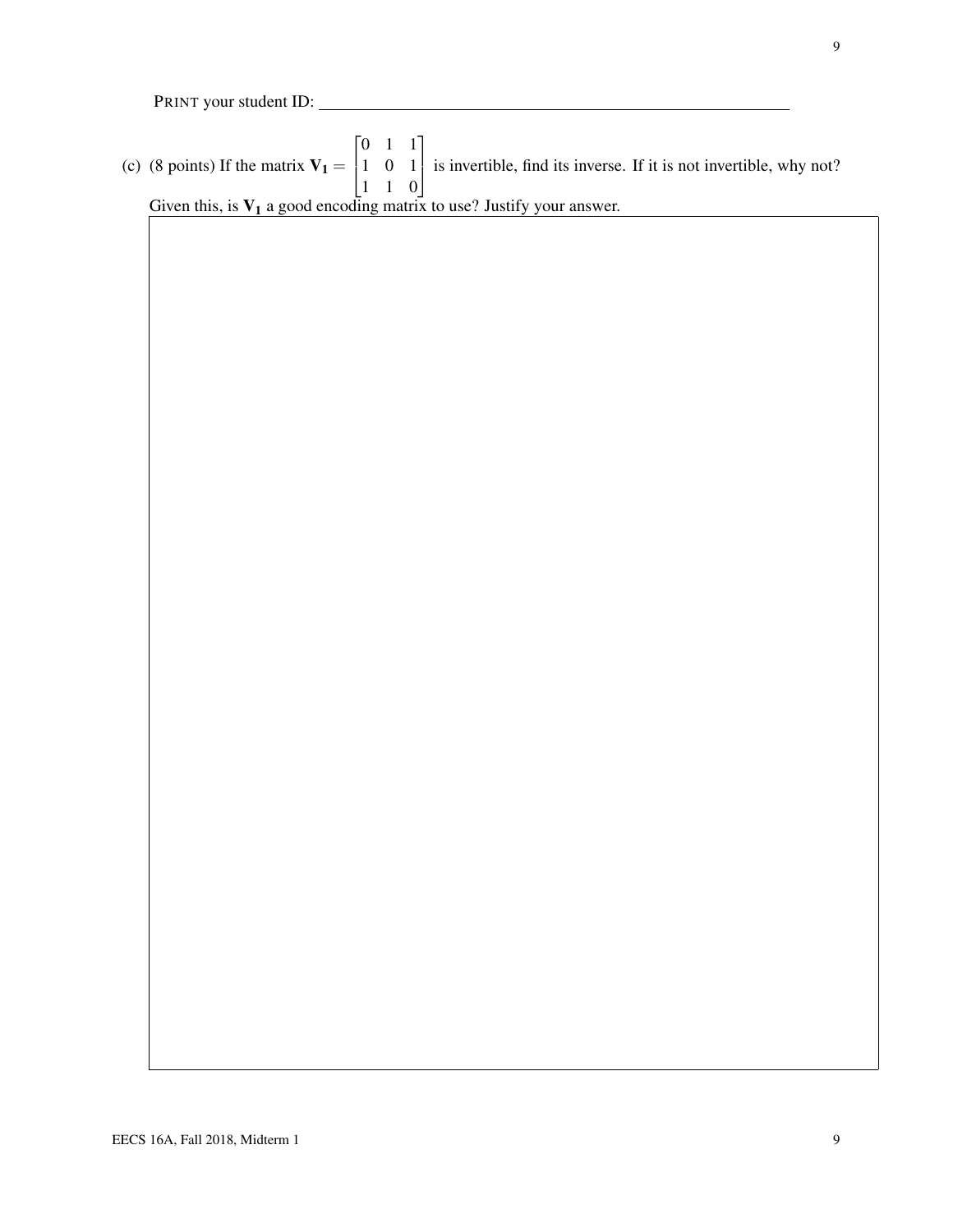- 5. The Romulan Ruse (32 points) While scanning parts of the galaxy for alien civilization, the starship USS Enterprise NC-1701D encounters a Romulan starship that is known for advanced cloaking devices.
	- (a) (6 points) The Romulan illusion technology causes a point  $(x_0, y_0)$  to transform or *map* to  $(u_0, v_0)$ . Similarly,  $(x_1, y_1)$  is mapped to  $(u_1, v_1)$ . Figure [5.1](#page-9-1) and Table 5.1 show two points on a Romulan ship and the corresponding *mapped* points.

<span id="page-9-0"></span>

<span id="page-9-1"></span>

| Original Point | Mapped Point                                            |
|----------------|---------------------------------------------------------|
|                | $(x_0, y_0) = (500, 500) \mid (u_0, v_0) = (500, 1500)$ |
|                |                                                         |
|                |                                                         |
| Original Point | Mapped Point                                            |





#### Find a transformation matrix  $A_0$  such that

$$
\begin{bmatrix} u_0 \\ v_0 \end{bmatrix} = \mathbf{A}_0 \begin{bmatrix} x_0 \\ y_0 \end{bmatrix}, \text{ and } \begin{bmatrix} u_1 \\ v_1 \end{bmatrix} = \mathbf{A}_0 \begin{bmatrix} x_1 \\ y_1 \end{bmatrix}.
$$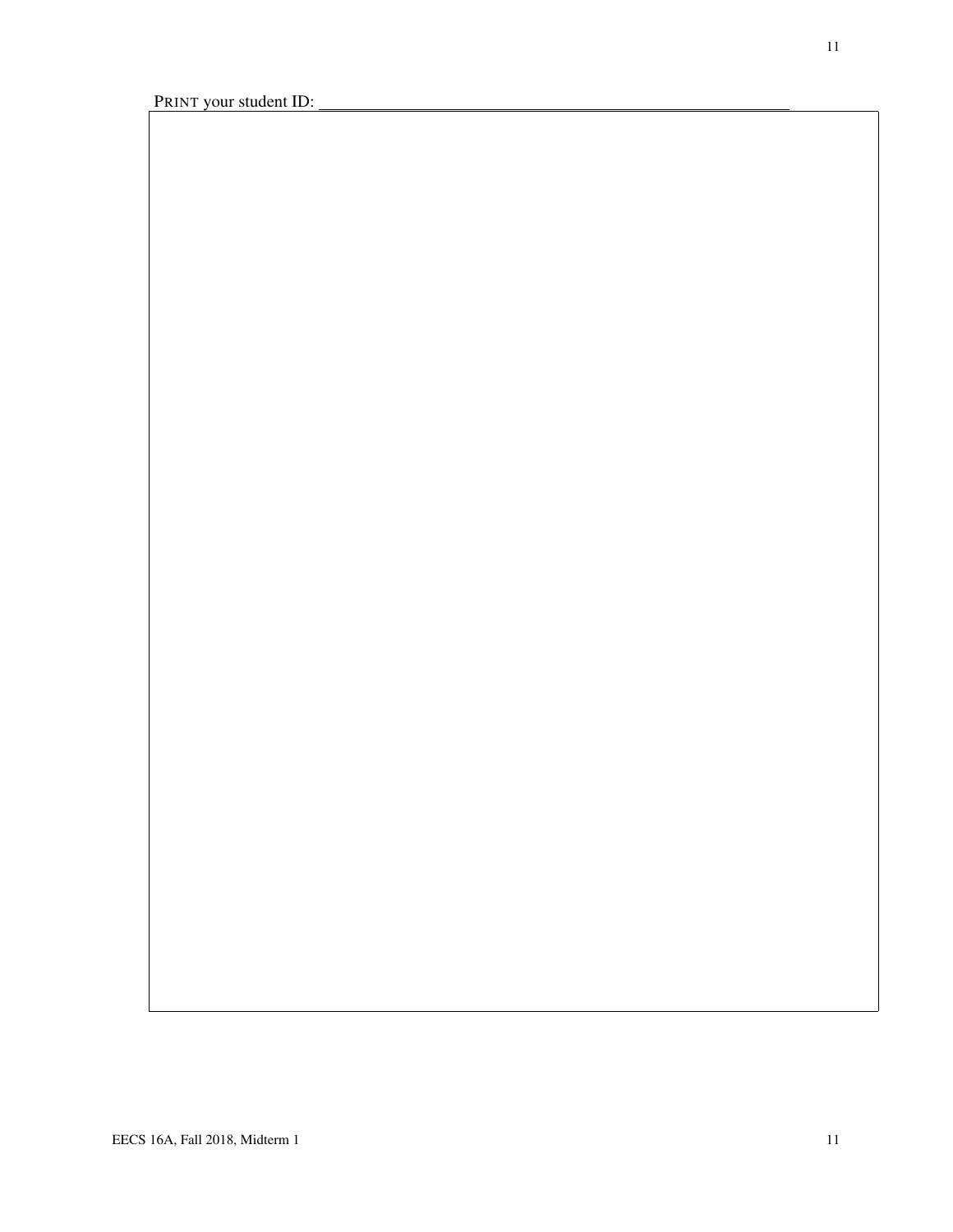(b) (6 points) In this scenario, every point on the Romulan ship  $(x_m, y_m)$  is mapped to  $(u_m, v_m)$ , such that vector *xm ym* is rotated counterclockwise by 30 $^{\circ}$  and then scaled by 2 in the x- and y-directions. This transformation is shown in Figure [5.2.](#page-11-0)

<span id="page-11-0"></span>

Figure 5.2: Figure for part (b)

| θ            | $\sin \theta$ | $\cos \theta$ | $\tan \theta$ |
|--------------|---------------|---------------|---------------|
| $()^\circ$   |               |               |               |
| $30^\circ$   | $\frac{1}{2}$ |               |               |
| $45^{\circ}$ |               |               |               |
| $60^{\circ}$ |               | $\frac{1}{2}$ |               |
|              |               |               |               |

Table 5.2: Trigononometric Table

.

| Find a transformation matrix R such that $\begin{bmatrix} u_m \\ v_m \end{bmatrix} = \mathbf{R} \begin{bmatrix} x_m \\ y_m \end{bmatrix}$ |  |  |
|-------------------------------------------------------------------------------------------------------------------------------------------|--|--|
|                                                                                                                                           |  |  |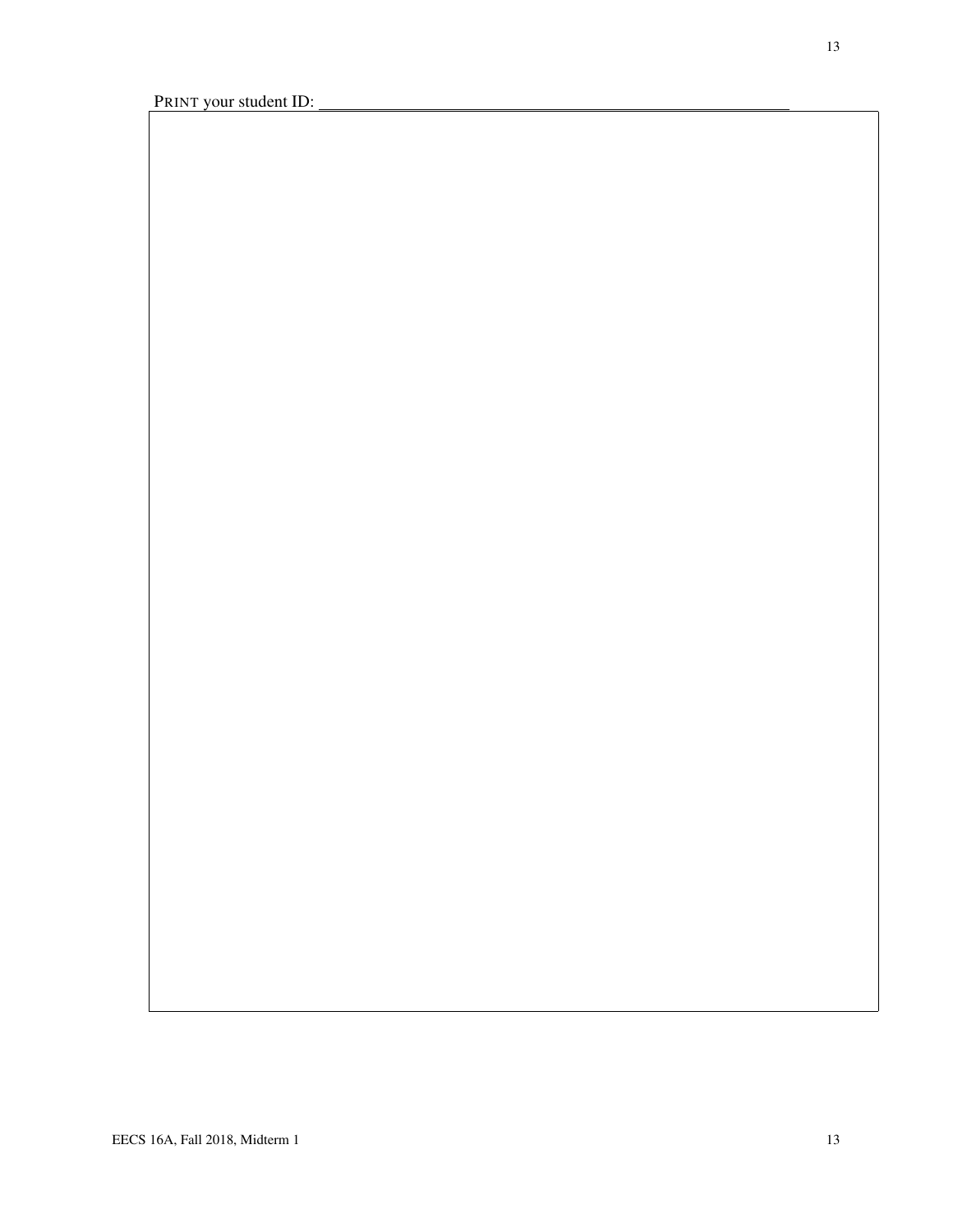The Romulan ship has launched a probe into space and the Enterprise is trying to destroy the probe by firing a photon torpedo along a straight line from point  $(0,0)$  towards the probe.

(c) (10 points) The Romulan generals found a clever way to hide the probe by transforming (mapping) its position with a *cloaking* (transformation) matrix A*p*:

$$
\mathbf{A}_p = \begin{bmatrix} 1 & 3 \\ 2 & 6 \end{bmatrix}.
$$

They positioned the probe at  $(x_p, y_p)$  so that it maps to

$$
(u_p, v_p) = (0, 0)
$$
, where  $\begin{bmatrix} u_p \\ v_p \end{bmatrix} = \mathbf{A}_p \begin{bmatrix} x_p \\ y_p \end{bmatrix}$ .

This scenario is shown in Figure [5.3.](#page-13-0) The initial position of the torpedo is  $(0,0)$  and the torpedo cannot be fired on its initial position! Impressive trick indeed!

<span id="page-13-0"></span>

Figure 5.3: Figure for part (c)

Find the possible positions of the probe  $(x_p, y_p)$  so that  $(u_p, v_p) = (0, 0)$ .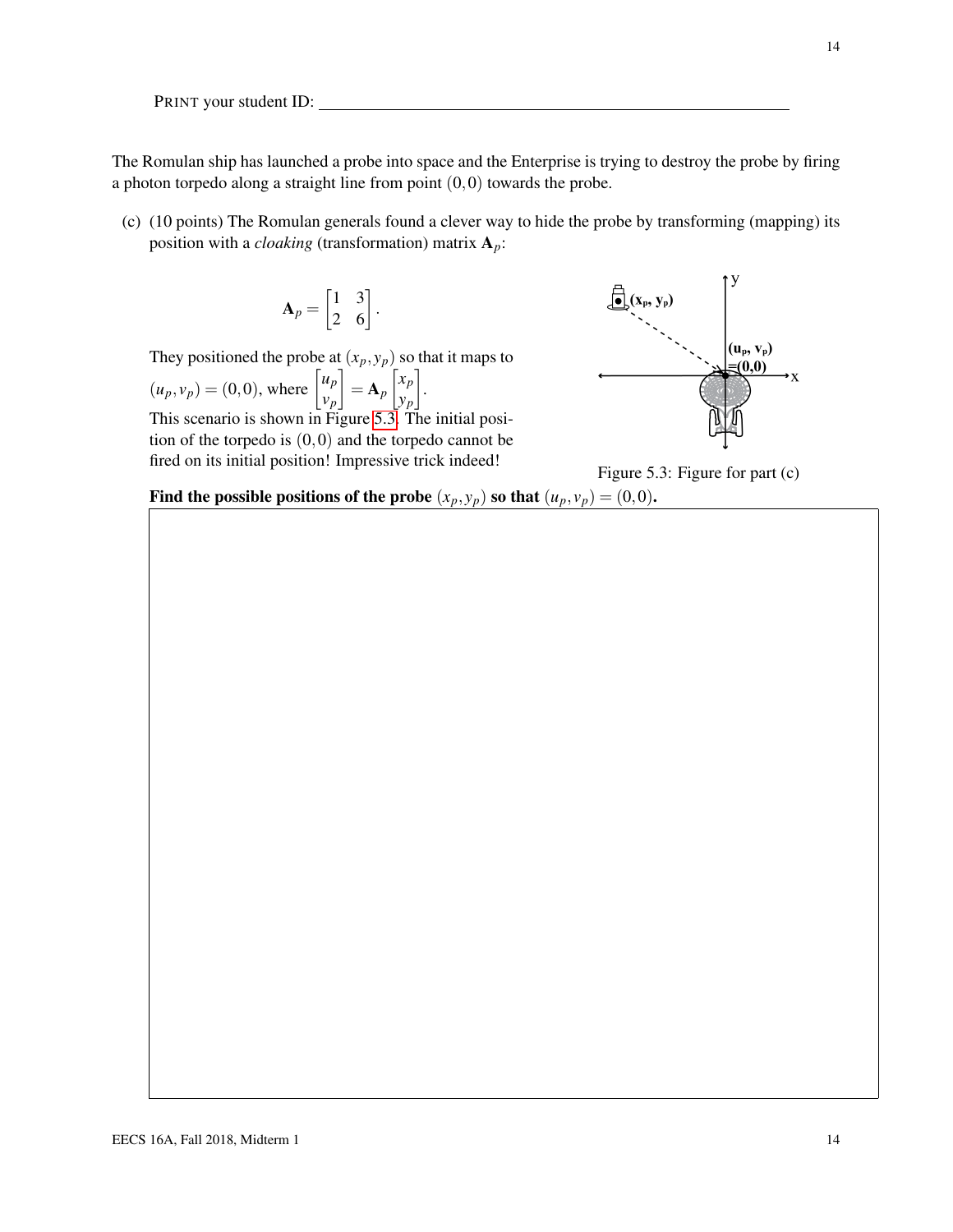(d) (10 points) It turns out the Romulan engineers were not as smart the Enterprise engineers. Their calculations did not work out and they positioned the probe at  $(x_q, y_q)$  such that the *cloaking* (transformation) matrix,  $A_p$ , mapped it to  $(u_q, v_q)$ , where

$$
\begin{bmatrix} u_q \\ v_q \end{bmatrix} = \mathbf{A}_p \begin{bmatrix} x_q \\ y_q \end{bmatrix}, \text{ and } \mathbf{A}_p = \begin{bmatrix} 1 & 3 \\ 2 & 6 \end{bmatrix}.
$$

As a result, the torpedo while traveling along a straight line from  $(0,0)$  to  $(u_q, v_q)$ , hit the probe at  $(x_q, y_q)$  on the way!

The scenario is shown in Figure [5.4.](#page-14-0) For the torpedo to hit the probe, we must have  $\begin{bmatrix} u_q \end{bmatrix}$ *vq*  $\bigg] = \lambda \begin{bmatrix} x_q \end{bmatrix}$ *yq*  $\Big]$ , where  $\lambda$  is a real number.

<span id="page-14-0"></span>

Figure 5.4: Figure for part 
$$
(d)
$$

Find the possible positions of the probe  $(x_q, y_q)$  so that  $(u_q, v_q) = (\lambda x_q, \lambda y_q)$ . Remember that the torpedo cannot be fired on its initial position  $(0,0)$ .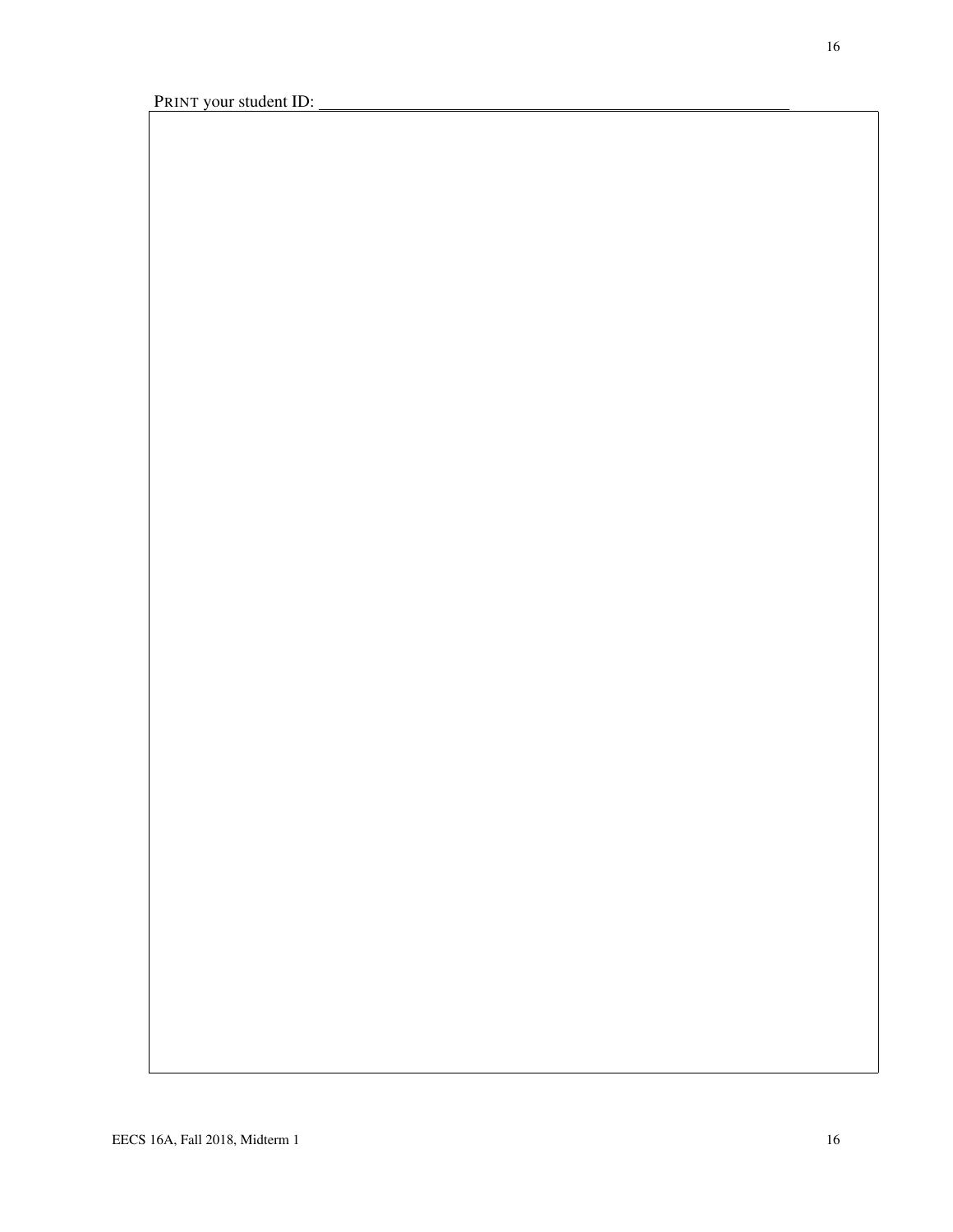#### 6. A Tropical Tale of Triumph: Does Pineapple Come Out on Top? (52 points)

(Based on a true story) During a discussion section, one of your TAs, Nick, makes the claim that pineapple belongs on pizza. Another TA, Elena, strongly disagrees. Naturally, a war starts and students begin to flock to the TA they agree with, switching discussion sections every week. Some students don't have an opinion and go to Lydia's section since she is neutral in the matter. As a 16A student, you want to analyze this war to see how it will play out.

(a) (6 points) You manage to capture the behavior of the students as a transition matrix, but want to visualize it. You've written out the transition matrix M:

$$
\mathbf{M} = \begin{bmatrix} 0.5 & 0 & 0 \\ 0.25 & 0.5 & 1 \\ 0.25 & 0.5 & 0 \end{bmatrix}
$$

such that

$$
\begin{bmatrix} x_{\text{Elena}}[n+1] \\ x_{\text{Nick}}[n+1] \\ x_{\text{Lydia}}[n+1] \end{bmatrix} = \mathbf{M} \begin{bmatrix} x_{\text{Elena}}[n] \\ x_{\text{Nick}}[n] \\ x_{\text{Lydia}}[n] \end{bmatrix}.
$$

<span id="page-16-0"></span>Each element of the state vector  $\vec{x}[n] = \begin{bmatrix} x_{\text{Elena}}[n] & x_{\text{Nick}}[n] & x_{\text{Lydia}}[n] \end{bmatrix}^T$  represents the number of students attending that section at timestep *n*. Fill in values in the boxes in Figure [6.1](#page-16-0) below such that the diagram represents the transition matrix M.



Figure 6.1: Flow diagram for discussion sections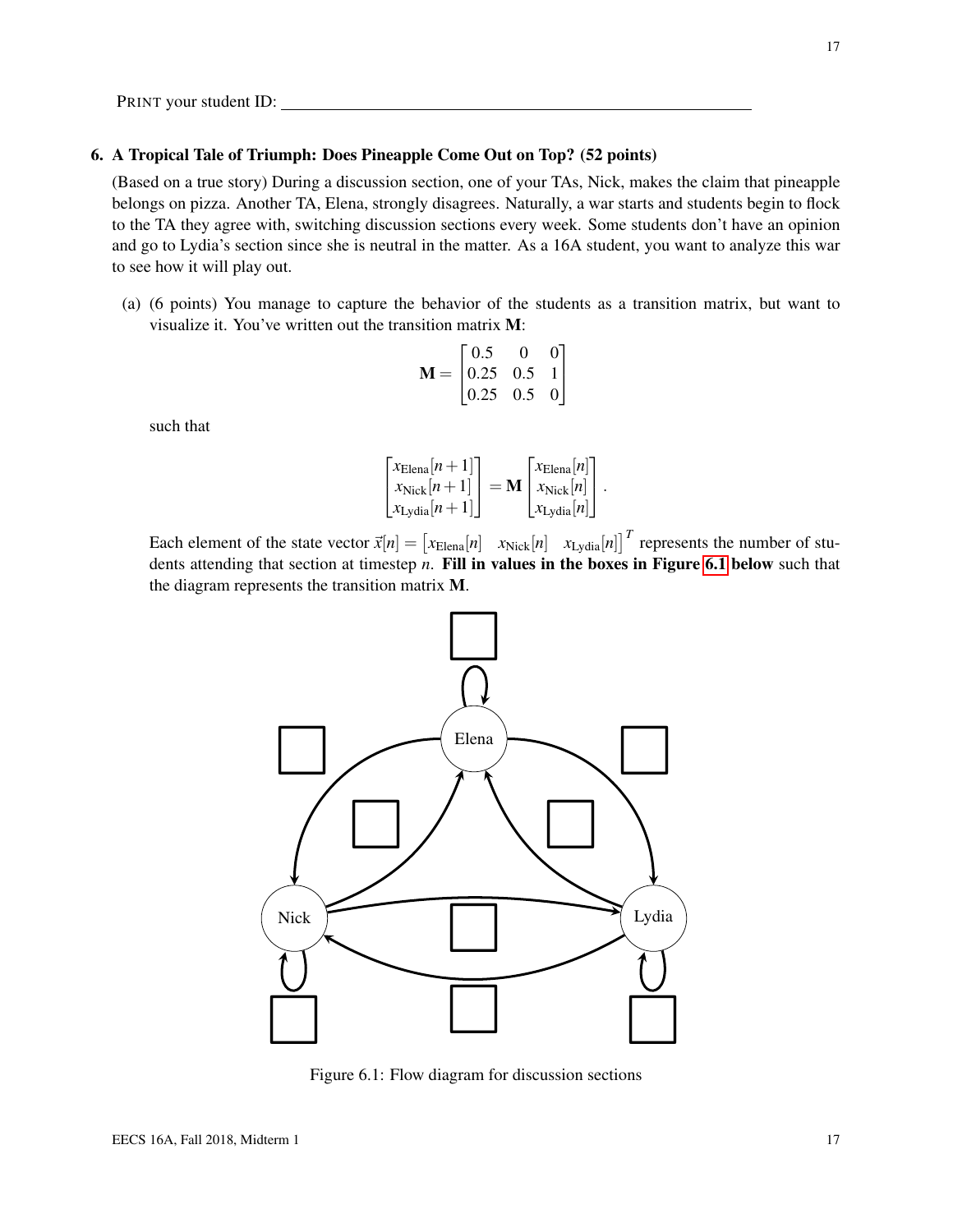(b) (10 points) Your friend Vlad tells you that your transition matrix M was wrong, and gives you a new transition matrix S, which has a steady state. In order to find who wins the war, you need to find how many students end up in each section after everything has settled. Find a vector  $\vec{x}$  that represents a steady state of S.

$$
\mathbf{S} = \begin{bmatrix} 0.2 & 0.5 & 0 \\ 0.5 & 0.5 & 0 \\ 0.3 & 0 & 1 \end{bmatrix}
$$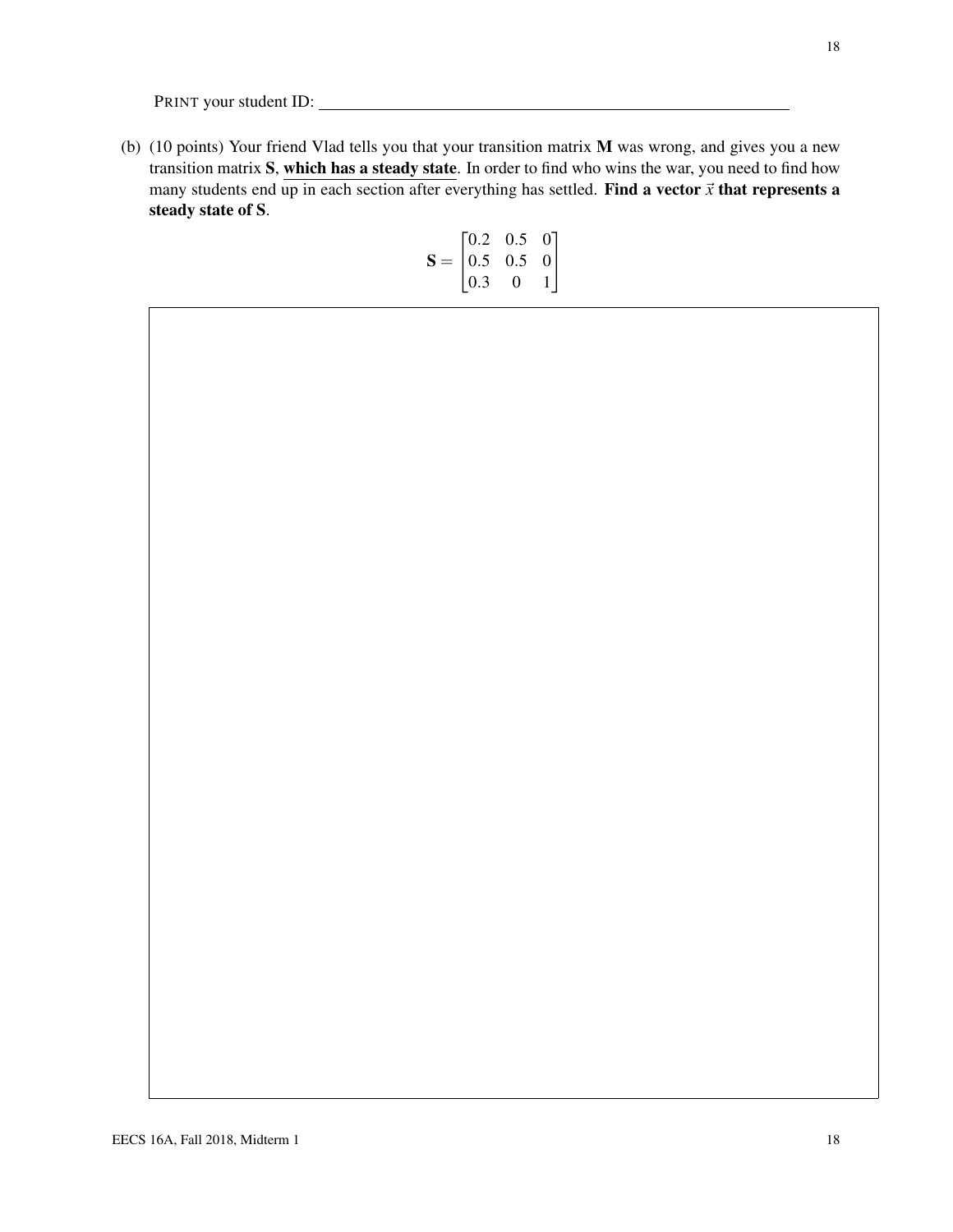(c) (6 points) Your other friend Gireeja points out that the arguments are causing new people to join the sections and others to leave entirely. In other words, the system is not conservative! The new system can be modeled with a state transition matrix A that has the following eigenvalue/eigenvector pairings:

$$
\lambda_1 = 1 : \vec{v}_1 = \begin{bmatrix} 1 \\ 0 \\ 0 \end{bmatrix}
$$

$$
\lambda_2 = \frac{1}{2} : \vec{v}_2 = \begin{bmatrix} 0 \\ 1 \\ 0 \end{bmatrix}
$$

$$
\lambda_3 = 2 : \vec{v}_3 = \begin{bmatrix} 1 \\ 1 \\ 1 \end{bmatrix}
$$

You want the number of students in sections to stabilize. Which of the vectors below represent steady states of the system, i.e.  $\vec{x}$  such that  $A\vec{x} = \vec{x}$ ? Fill in the circle(s) to the left of these vector(s).

| J            |      | 513<br>ر د ر |                 |
|--------------|------|--------------|-----------------|
| $\mathbf{1}$ | 1026 | ∠            | $\binom{0}{10}$ |

Space for scratchwork, will NOT be graded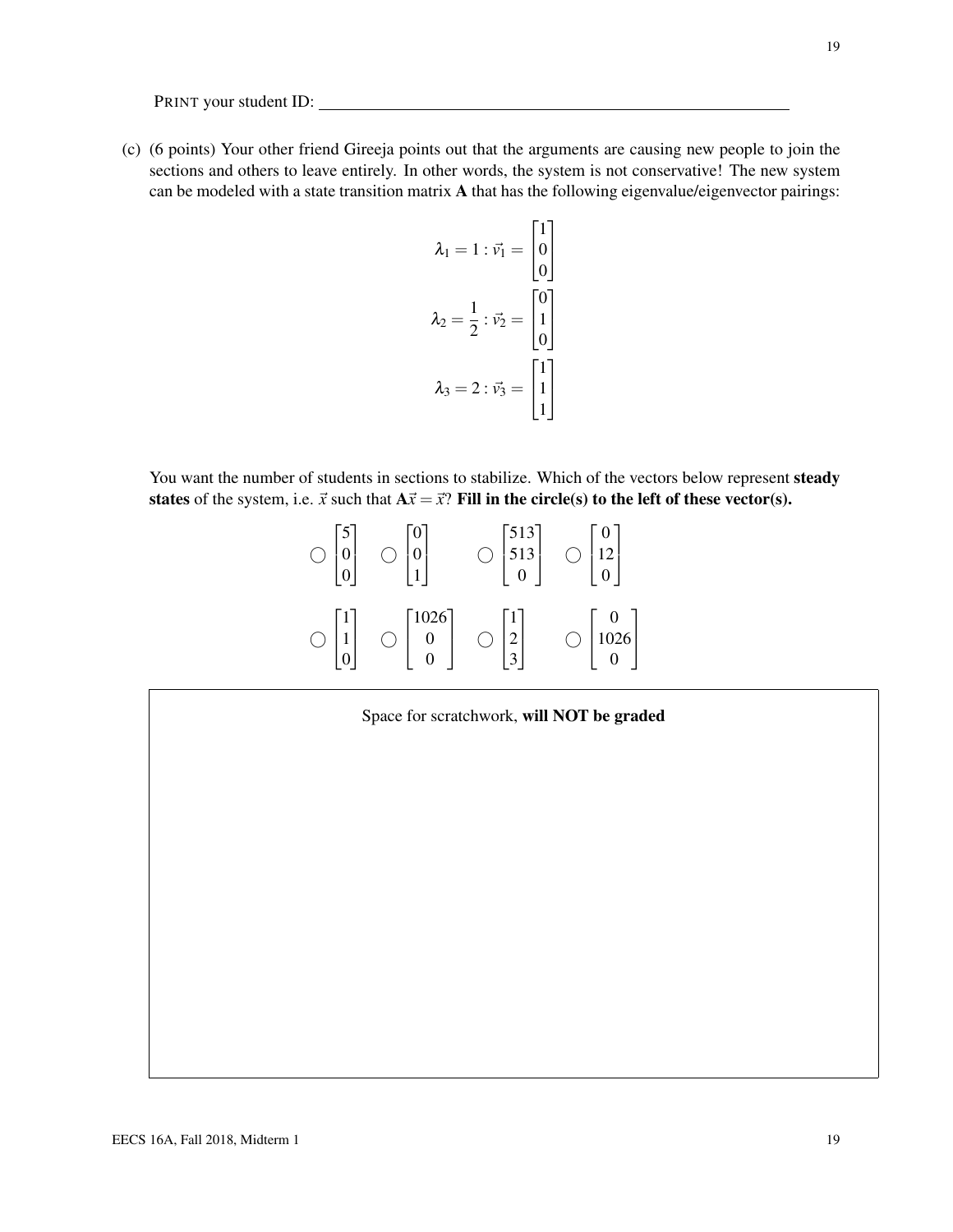(d) (6 Points) Assume we are still working with the same state transition matrix A as in part (c). Which of the vectors below represent initial states such that the number of students in the sections keeps growing? Fill in the circle(s) to the left of these vector(s).

|           | 513<br>512<br>ر د ر | 1 <sub>2</sub>                                                                        |
|-----------|---------------------|---------------------------------------------------------------------------------------|
| 1026<br>С | $\mathbf{I}$        | $\left(\begin{array}{c} \end{array}\right)$<br>$\begin{bmatrix} 0 \\ 0 \end{bmatrix}$ |

Space for scratchwork, will NOT be graded

(e) (6 points) Again assume we are still working with the same state transition matrix A as in part (c). Which of the vectors below represent initial states such that everyone leaves the system, i.e.  $\lim_{n\to\infty} A^n\vec{x} = \vec{0}$ ? Fill in the circle(s) to the left of these vector(s).

| $\mathcal{L}$ | U<br>1    | 513<br>ر در    |            |
|---------------|-----------|----------------|------------|
| $\mathbf{I}$  | 1026<br>0 | $\overline{a}$ | Ι.<br>1020 |

Space for scratchwork, will NOT be graded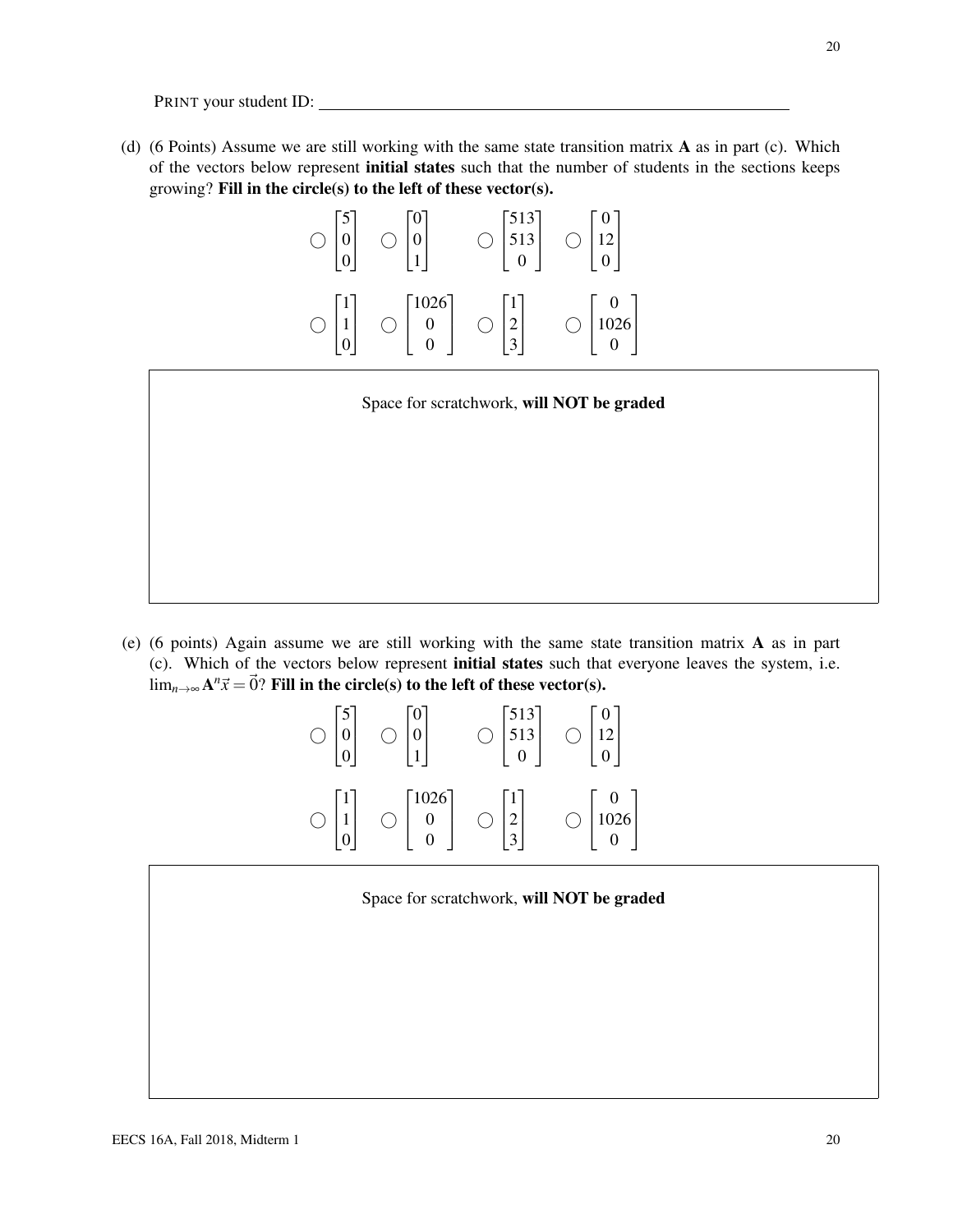## Extra page for scratchwork. Work on this page will NOT be graded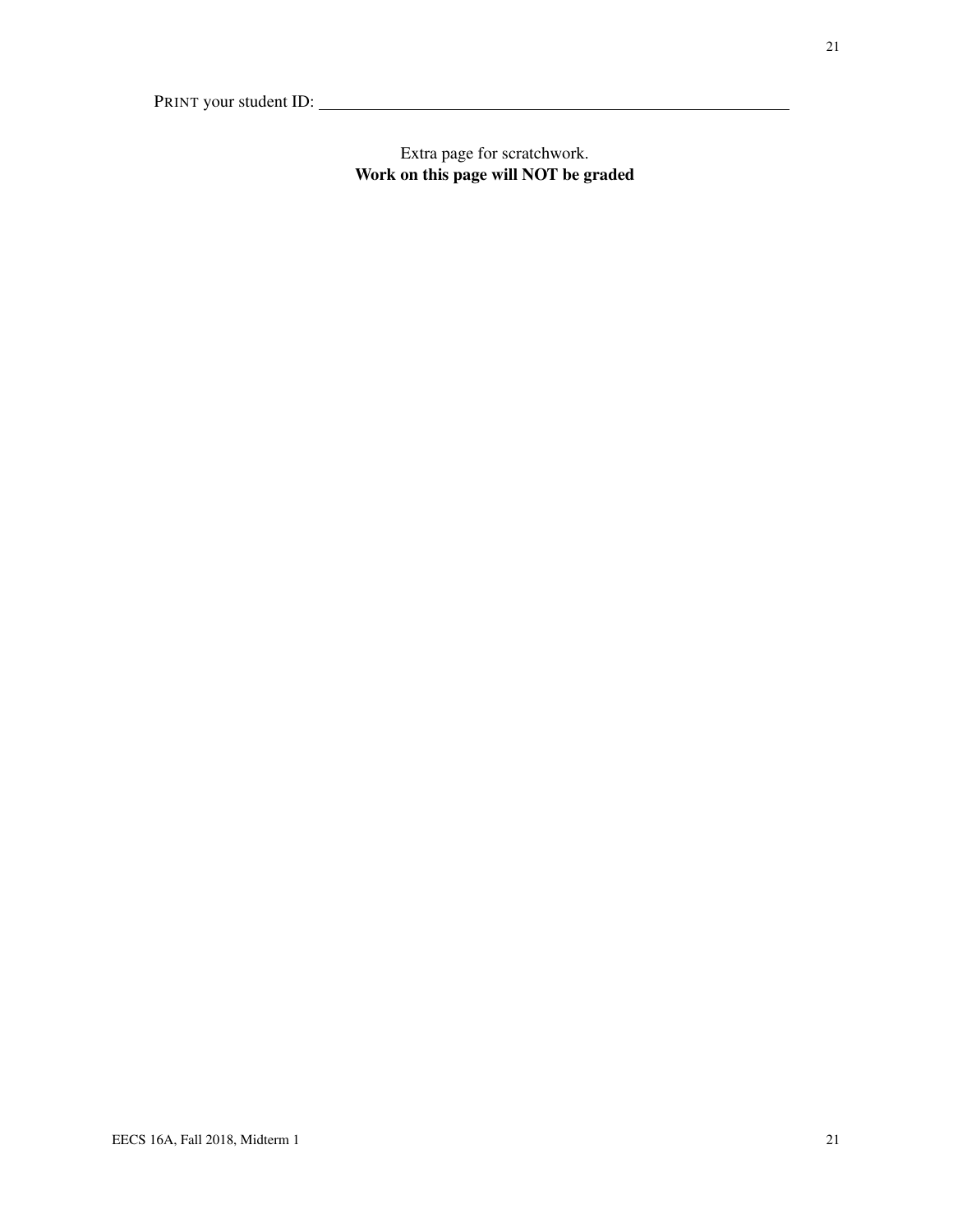(f) (16 Points) Let us generalize the idea of convergence. Consider the following system:

$$
\vec{x}[n+1] = \mathbf{T}\vec{x}[n]
$$

where  $\vec{x}$  is a vector with *N* elements and **T** is any  $N \times N$  matrix unrelated to the previous parts. **T** has *N* distinct eigenvalues  $\lambda_1, \lambda_2, ..., \lambda_N$ , and *N* associated eigenvectors  $\vec{v}_1, \vec{v}_2, ..., \vec{v}_N$  such that  $\mathbf{T}\vec{v}_i = \lambda_i \vec{v}_i$ for  $1 \le i \le N$ . Let  $|\lambda_i| > 1$ . Prove that there exists at least one initial state  $\vec{x}[0]$  for this system such that it does not converge to a steady state.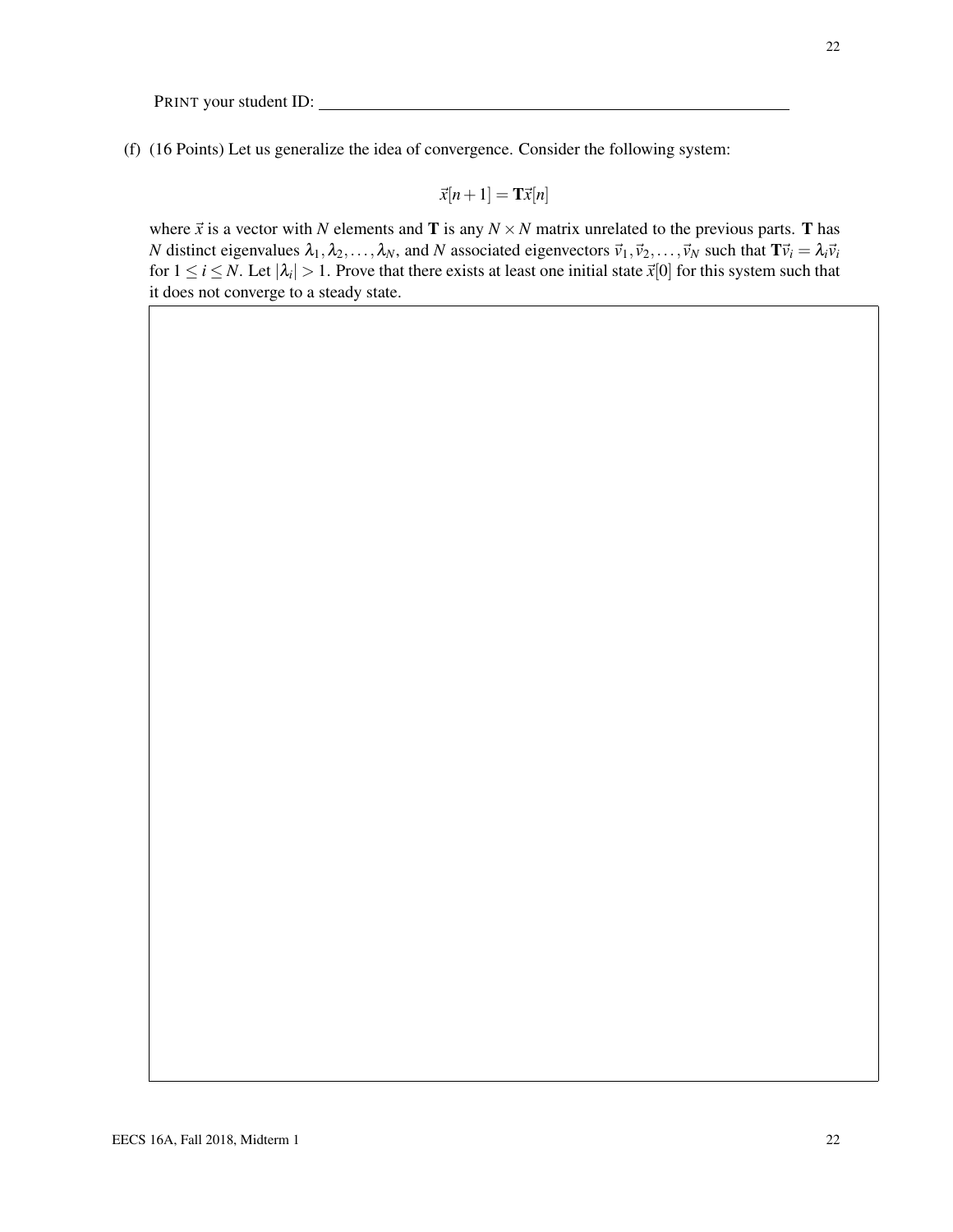(g) (2 points) Does pineapple belong on pizza? (*Hint: Full points for honesty!*)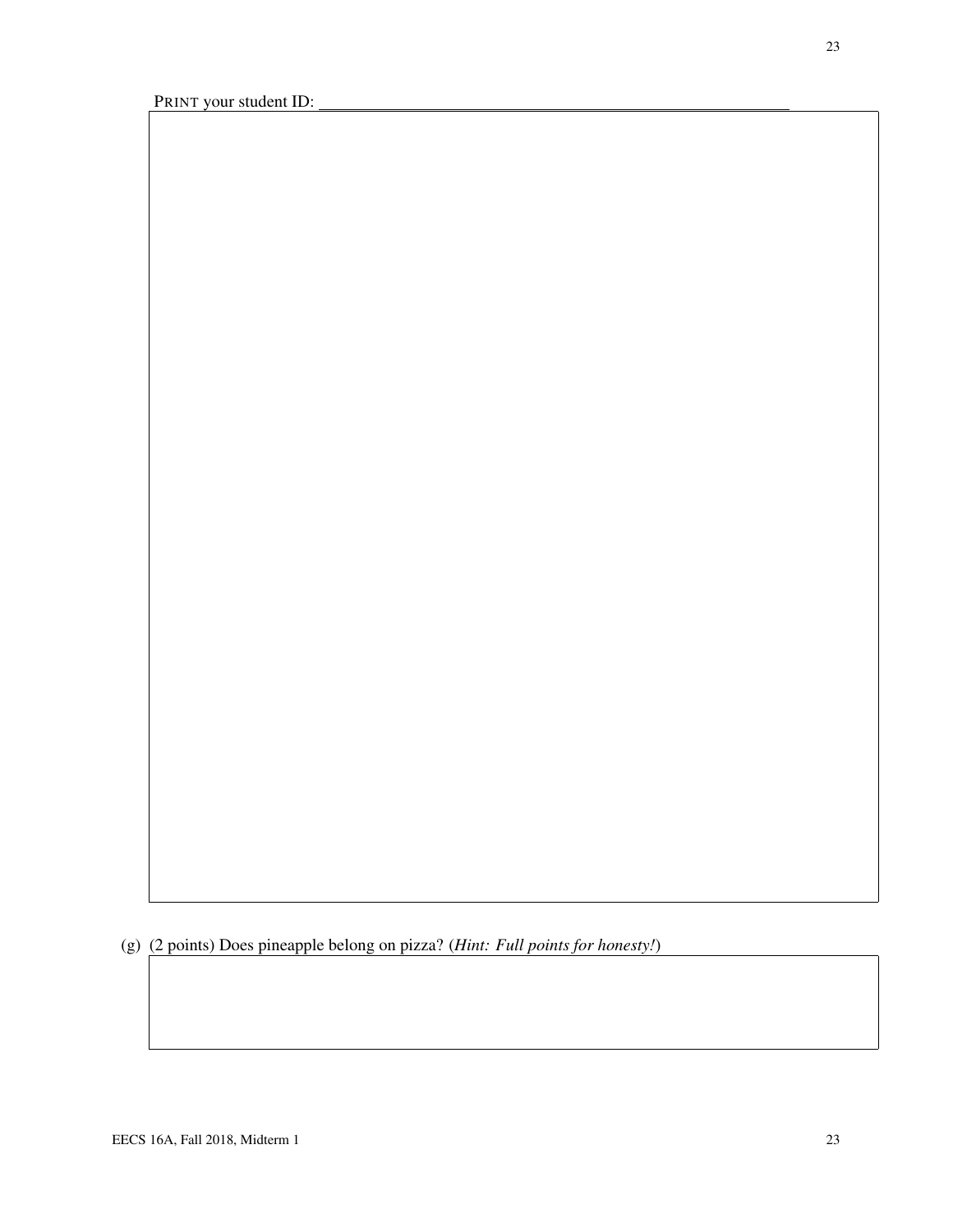#### 7. A Balancing Act! (46 points)

Your friend has started a San Francisco tour business using segways and she needs your help to find which sensor to use for her segways.

We model the segway as a cart-pole system:



A cart-pole system can be fully described at any time step *n* by its position  $p[n]$ , velocity  $\dot{p}[n]$ , angle  $\theta[n]$ , and angular velocity  $\dot{\theta}[n]$ . We write this as a "state vector":

$$
\vec{x}[n] = \begin{bmatrix} p[n] \\ \dot{p}[n] \\ \theta[n] \\ \dot{\theta}[n] \end{bmatrix}
$$

In this case, the cart-pole system can be represented by the following linear model:

$$
\vec{x}[n+1] = \mathbf{A}\vec{x}[n],\tag{4}
$$

where  $\mathbf{A} \in \mathbb{R}^{4 \times 4}$ .

Since no sensor can measure all four elements of the state vector, the following model can be used to represent the measurements made by a certain sensor:

$$
\vec{y}[n] = \mathbf{C}\vec{x}[n],\tag{5}
$$

where  $C \in \mathbb{R}^{2 \times 4}$  expresses the measurement matrix of the sensor. Each sensor has an output:  $\vec{y}[n] \in \mathbb{R}^2$ . We have a few different sensors and we need to determine if the initial state  $\vec{x}[0]$  can be uniquely identified using each sensor.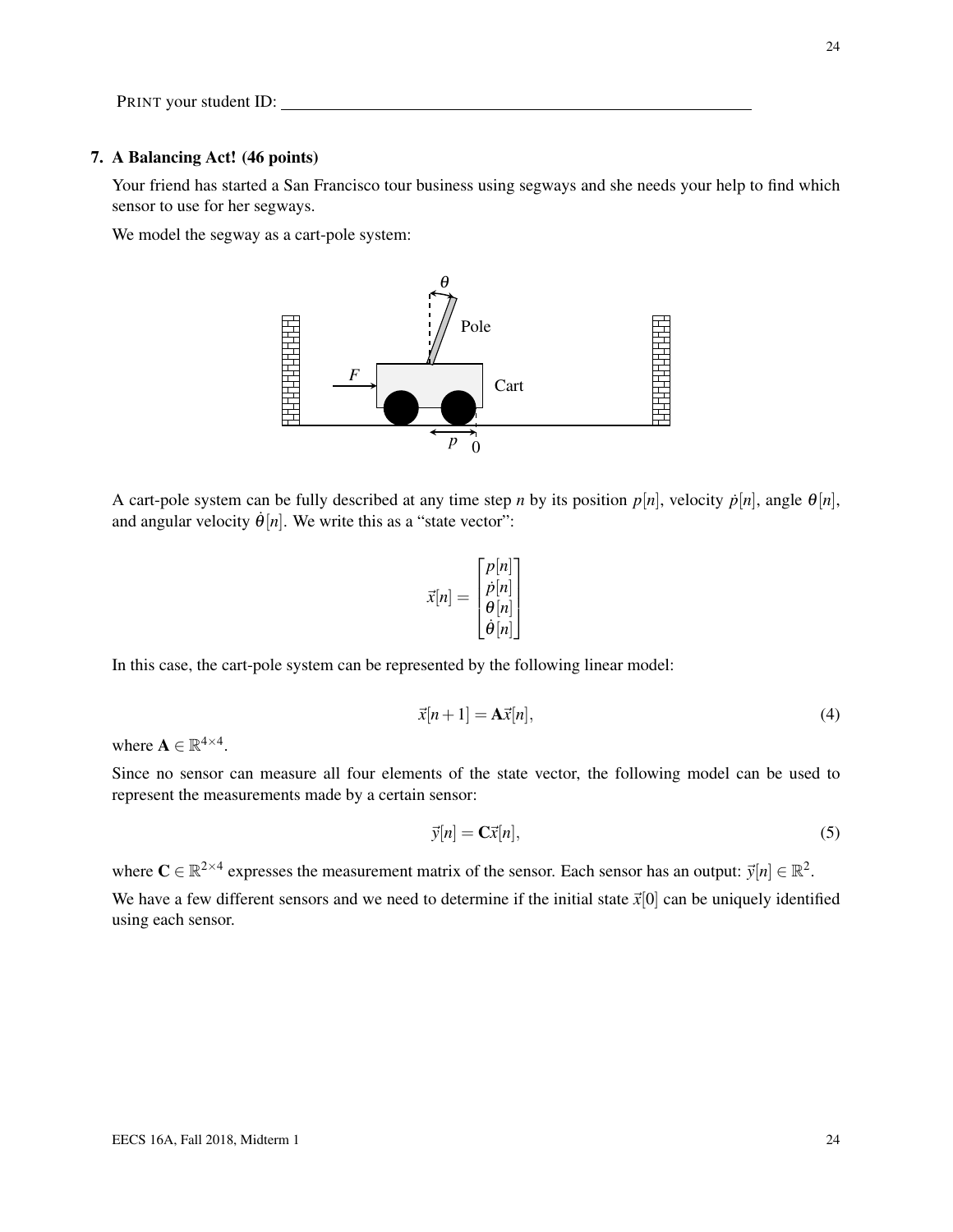(a) (4 points) Express  $\vec{y}[0]$  in terms of  $\vec{x}[0]$ .

(b) (6 points) Express  $\vec{x}[1]$  and  $\vec{y}[1]$  in terms of  $\vec{x}[0]$ .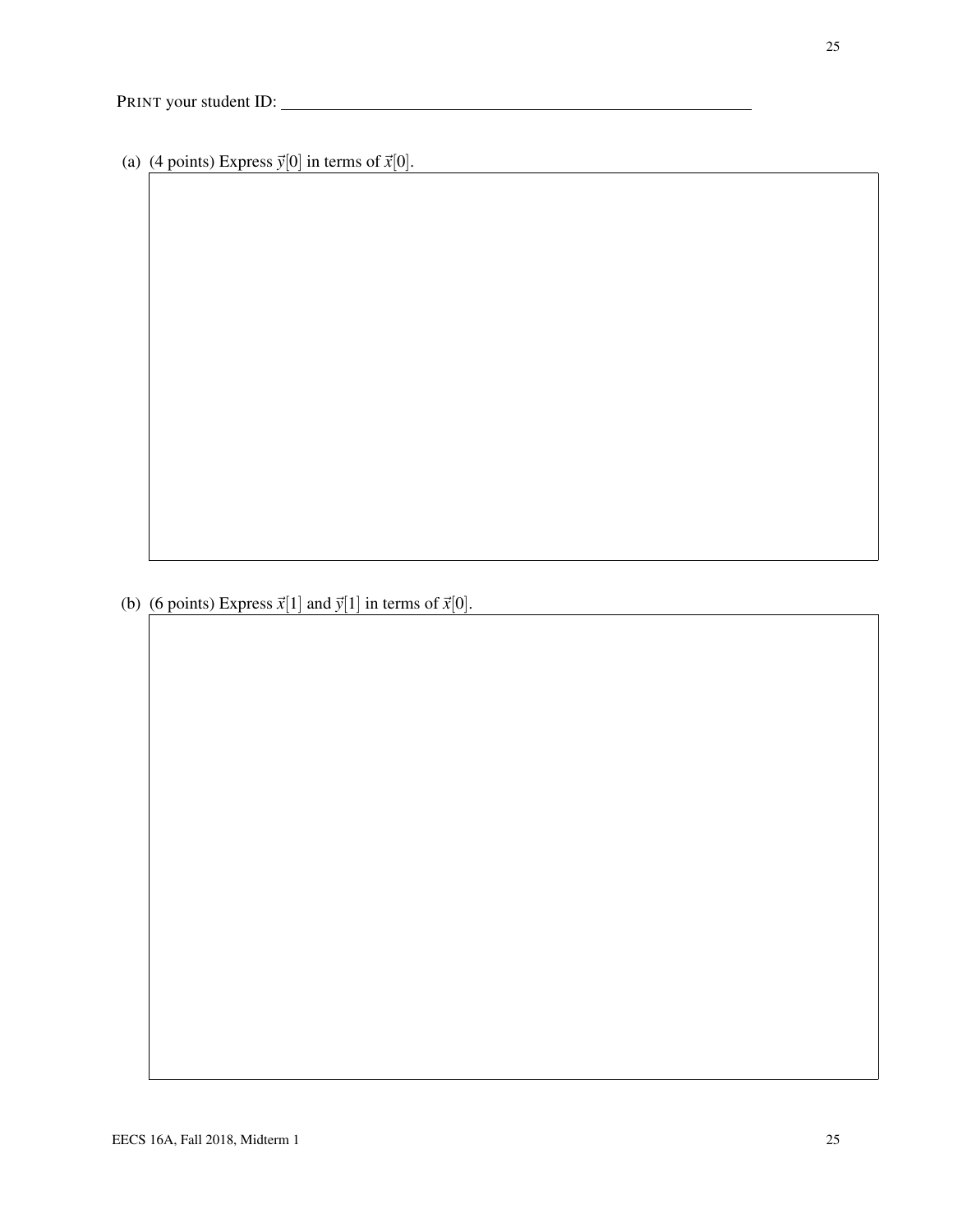(c) (10 points) The first sensor measures  $p[n]$  and  $\theta[n]$ , and has the following measurement matrix:

$$
\mathbf{C} = \begin{bmatrix} 1 & 0 & 0 & 0 \\ 0 & 0 & 1 & 0 \end{bmatrix}.
$$

For this part, use the following matrix A:

$$
\mathbf{A} = \begin{bmatrix} 1 & 0.5 & 0 & 0 \\ 0 & 1 & 0 & 0 \\ 0 & 0 & 1 & 0.5 \\ 0 & 0 & 0 & 1 \end{bmatrix}.
$$

Now:

- For any  $\vec{x}[0]$  we have  $\vec{y}[0] \in \mathbb{R}^2$  and  $\vec{y}[1] \in \mathbb{R}^2$ .
- Stacking  $\vec{y}[0]$  and  $\vec{y}[1]$  on top of each other gives a 4 × 1 column vector:  $\vec{z} = \begin{bmatrix} \vec{y}[0] \\ \vec{y}[1] \end{bmatrix}$  $\vec{y}[1]$  $\Big] \in \mathbb{R}^4.$
- Expressing  $\vec{y}[0]$  and  $\vec{y}[1]$  in terms of  $\vec{x}[0]$ , we can write a system of equations:

$$
\mathbf{Q}\vec{x}[0] = \begin{bmatrix} \vec{y}[0] \\ \vec{y}[1] \end{bmatrix} = \vec{z},\tag{6}
$$

where  $\mathbf{Q} \in \mathbb{R}^{4 \times 4}$ ,  $\vec{z} \in \mathbb{R}^{4}$  and  $\vec{x}[0] \in \mathbb{R}^{4}$ .

If your friend can recover  $\vec{x}[0]$  from any given  $\vec{z}$ , calculate  $\vec{x}[0]$  for  $\vec{y}[0] = \begin{bmatrix} 5.0 \\ 0.1 \end{bmatrix}$ 0.1 , and  $\vec{y}[1] = \begin{bmatrix} 6.0 \\ 0.2 \end{bmatrix}$ 0.2  $\big]$ . If  $\vec{x}[0]$  cannot be recovered, explain why.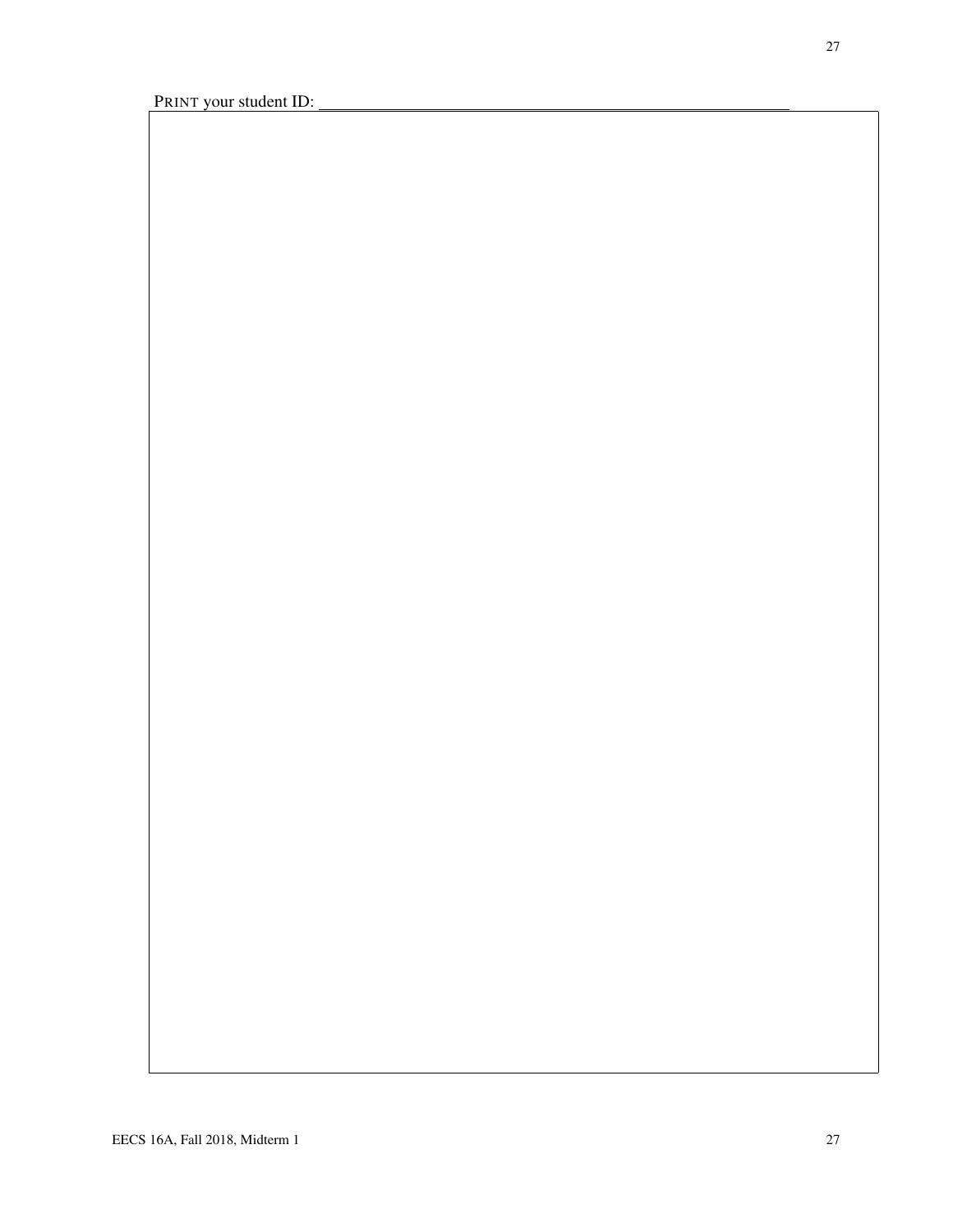(d) (10 points) The second sensor measures  $\dot{p}[n]$  and  $\dot{\theta}[n]$ , and has the following measurement matrix:

$$
\mathbf{C} = \begin{bmatrix} 0 & 1 & 0 & 0 \\ 0 & 0 & 0 & 1 \end{bmatrix}.
$$

For this part, use the following matrix A:

$$
\mathbf{A} = \begin{bmatrix} 1 & 0.5 & 0 & 0 \\ 0 & 1 & 0 & 0 \\ 0 & 0 & 1 & 0.5 \\ 0 & 0 & 0 & 1 \end{bmatrix}
$$

.

Again:

- For any  $\vec{x}[0]$  we have  $\vec{y}[0] \in \mathbb{R}^2$  and  $\vec{y}[1] \in \mathbb{R}^2$ .
- Stacking  $\vec{y}[0]$  and  $\vec{y}[1]$  on top of each other gives a 4 × 1 column vector:  $\vec{z} = \begin{bmatrix} \vec{y}[0] \\ \vec{y}[1] \end{bmatrix}$  $\vec{y}[1]$  $\Big] \in \mathbb{R}^4.$
- Expressing  $\vec{y}[0]$  and  $\vec{y}[1]$  in terms of  $\vec{x}[0]$ , we can write a system of equations:

$$
\mathbf{Q}\vec{x}[0] = \begin{bmatrix} \vec{y}[0] \\ \vec{y}[1] \end{bmatrix} = \vec{z},\tag{7}
$$

where  $\mathbf{Q} \in \mathbb{R}^{4 \times 4}$ ,  $\vec{z} \in \mathbb{R}^4$  and  $\vec{x}[0] \in \mathbb{R}^4$ .

If your friend can recover  $\vec{x}[0]$  from any given  $\vec{z}$ , calculate  $\vec{x}[0]$  for  $\vec{y}[0] = \begin{bmatrix} 2.0 \\ 0.2 \end{bmatrix}$ 0.2 , and  $\vec{y}[1] = \begin{bmatrix} 2.0 \\ 0.2 \end{bmatrix}$ 0.2  $\big]$ . If  $\vec{x}[0]$  cannot be recovered, explain why.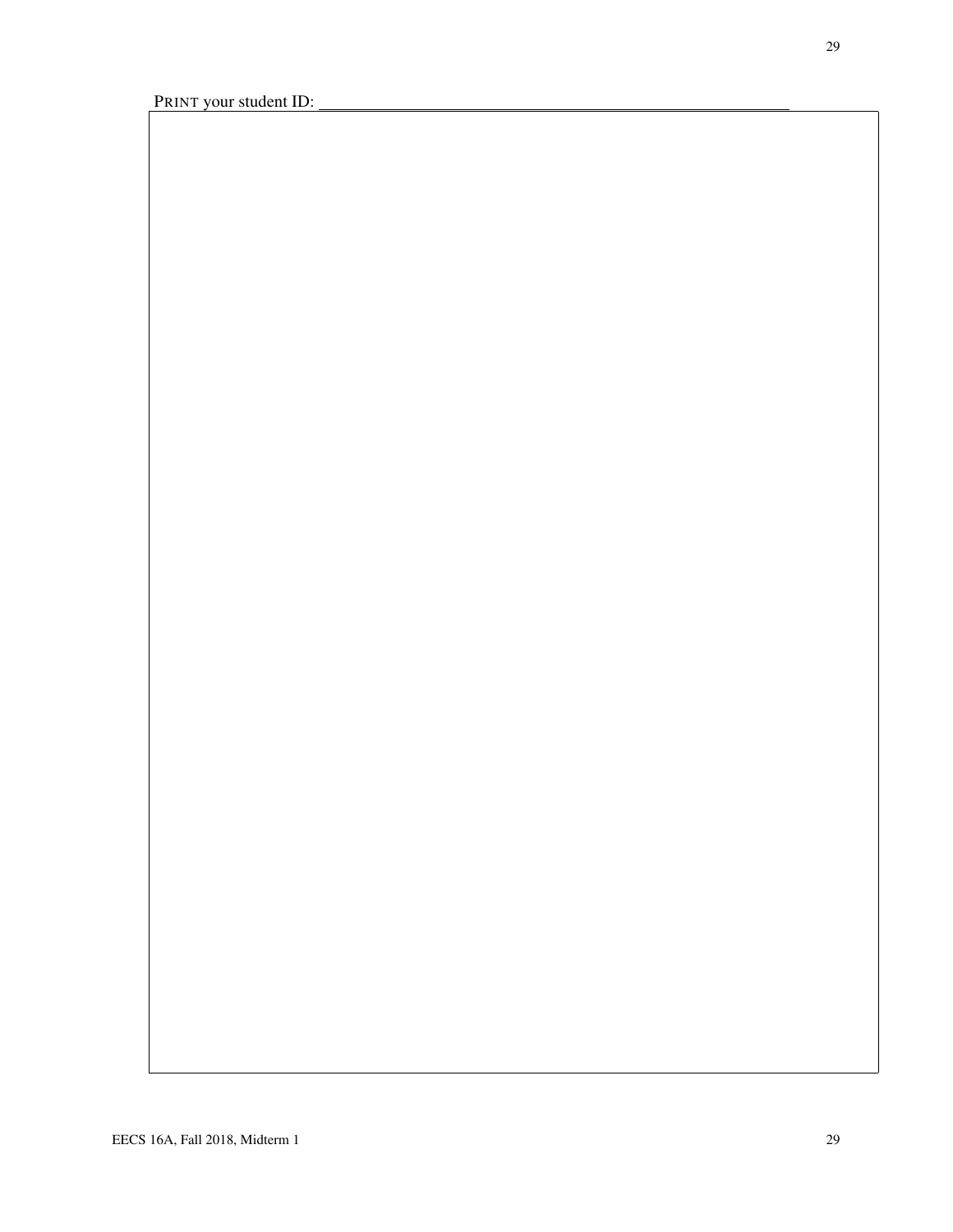30

PRINT your student ID:

(e) (16 points) The third sensor measures  $p[n]$  and  $\dot{\theta}[n]$ , and has the following measurement matrix:

$$
\mathbf{C} = \begin{bmatrix} 1 & 0 & 0 & 0 \\ 0 & 0 & 0 & 1 \end{bmatrix}.
$$

For this part, use the following matrix A:

$$
\mathbf{A} = \begin{bmatrix} 1 & 1 & 1 & 0 \\ 0 & 1 & 1 & 0 \\ 0 & 0 & 1 & 1 \\ 0 & 0 & 0 & 1 \end{bmatrix}
$$

.

Now:

- For *n* measurements, we have  $\vec{y}[0] \in \mathbb{R}^2$ ,  $\vec{y}[1] \in \mathbb{R}^2$ , ...,  $\vec{y}[n-1] \in \mathbb{R}^2$ .
- Stacking the measurements  $\vec{y}[0], \vec{y}[1],...$ ,  $\vec{y}[n-1]$  on top of each other gives a  $2n \times 1$  column vector:

$$
\vec{z} = \begin{bmatrix} \vec{y}[0] \\ \vec{y}[1] \\ \vdots \\ \vec{y}[n-1] \end{bmatrix} \in \mathbb{R}^{2n}.
$$
 (8)

• Expressing  $\vec{y}[0], \vec{y}[1], \dots, \vec{y}[n-1]$  in terms of  $\vec{x}[0]$ , we can write the system of equations as:

$$
\mathbf{Q}\vec{x}[0] = \vec{z},\tag{9}
$$

where  $\mathbf{Q} \in \mathbb{R}^{2n \times 4}$ ,  $\vec{z} \in \mathbb{R}^{2n}$  and  $\vec{x}[0] \in \mathbb{R}^4$ .

What is the minimum number of measurements needed to recover  $\vec{x}[0]$  from  $\vec{z}$ ? Show the work to justify your answer.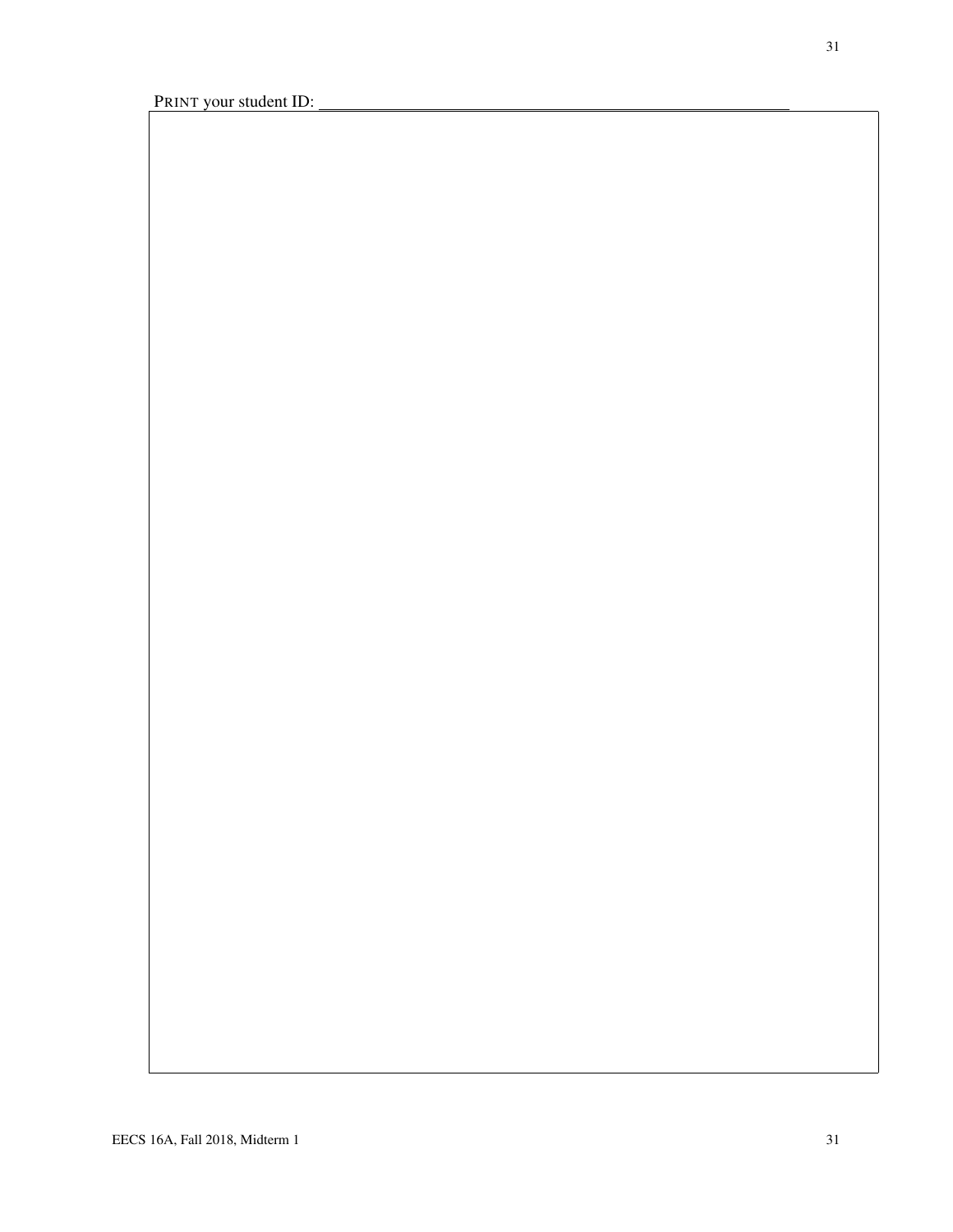Extra page for scratchwork. Work on this page will NOT be graded.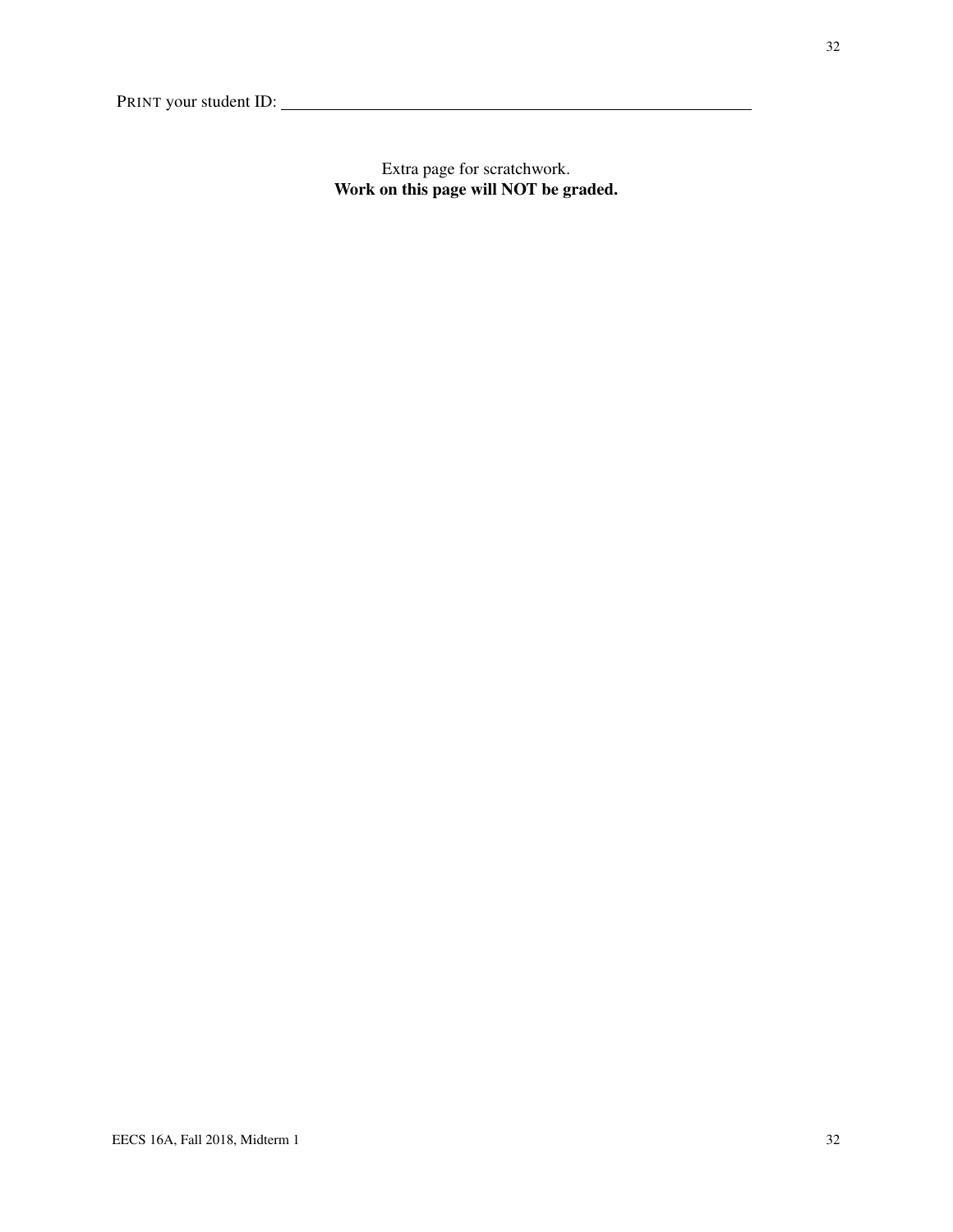## Doodle page!

Draw us something if you want or give us suggestions, compliments, or complaints. You can also use this page to report anything suspicious that you might have noticed.